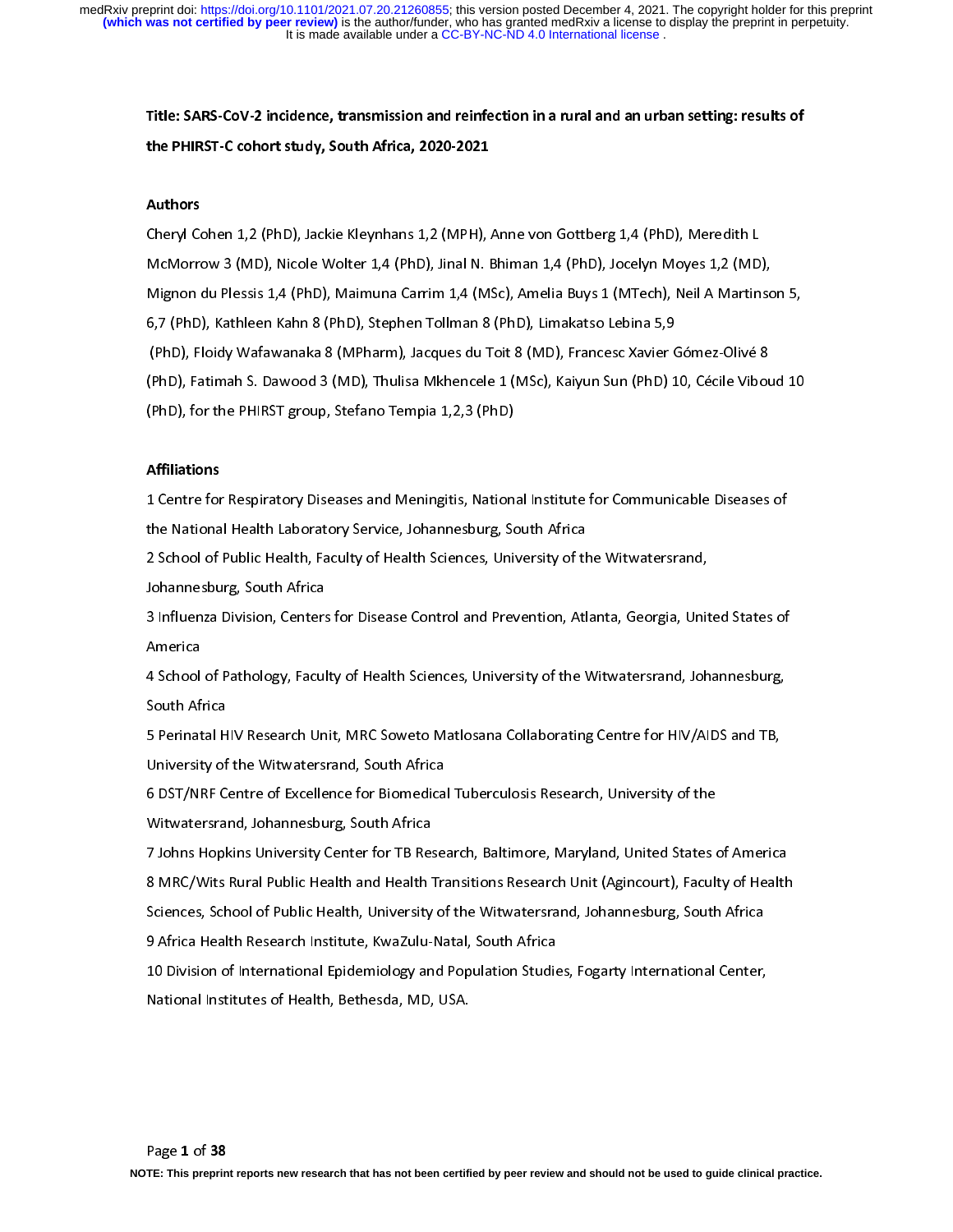Corresponding author: Cheryl Cohen, Centre for Respiratory Diseases and Meningitis, National Institute for Communicable Diseases, Private Bag X4, Sandringham, 2131, Gauteng, South Africa, Telephone: 27 11 386 6593. Fax: 27 11 882 9979. E-mail: cherylc@nicd.ac.za

Keywords: SARS-CoV-2, burden, transmission, household, South Africa, HIV, rural, urban Running title: SARS-CoV-2 community burden and transmission South Africa

# Word count

Abstract:300 Text: 4468 Tables: 4

Figures: 2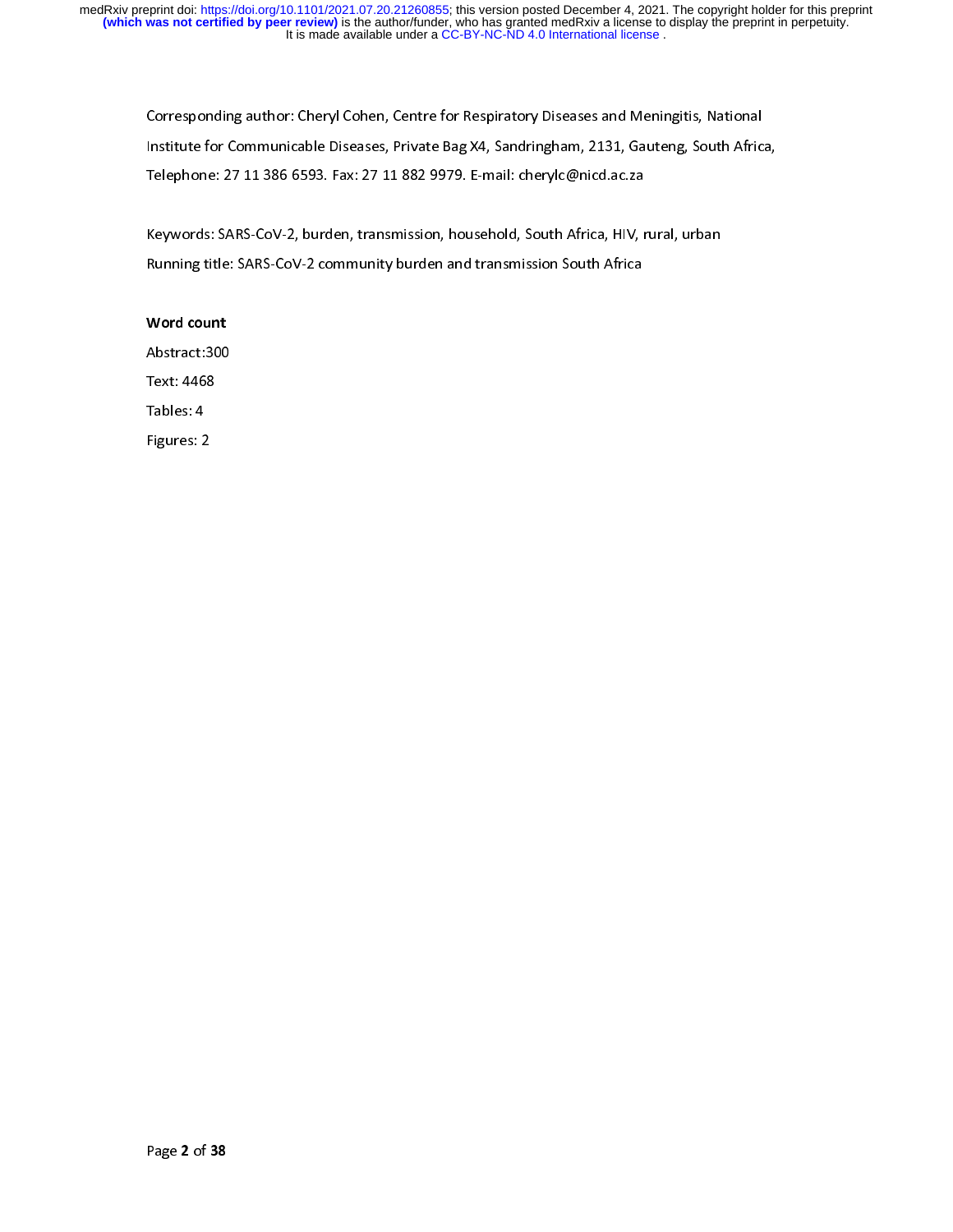#### Research in context

## Evidence before this study

Previous studies have generated wide-ranging estimates of the proportion of SARS-CoV-2 infections which are asymptomatic. A recent systematic review found that 20% (95% CI 3%-67%) of severe acute respiratory syndrome coronavirus 2 (SARS-CoV-2) infections remained asymptomatic throughout infection and that transmission from asymptomatic individuals was reduced. A systematic review and meta-analysis of 87 household transmission studies of SARS-CoV-2 found an estimated secondary attack rate of 19% (95% CI 16-22). The review also found that household secondary attack rates were increased from symptomatic index cases and that adults were more likely to acquire infection. As of December 2021, South Africa experienced three waves of SARS-CoV-2 infections; the second and third waves were associated with circulation of Beta and Delta variants respectively. SARS-CoV-2 vaccines became available in February 2021, but uptake was low in study sites reaching 5% fully vaccinated at the end of follow up. Studies to quantify the burden of asymptomatic infections, symptomatic fraction, reinfection frequency, duration of shedding and household transmission of SARS-CoV-2 from asymptomatically infected individuals have mostly been conducted as part of outbreak investigations or in specific settings. Comprehensive systematic community studies of SARS-CoV-2 burden and transmission including for the Beta and Delta variants are lacking, especially in low vaccination settings.

#### Added value of this study

We conducted a unique detailed COVID-19 household cohort study over a 13 month period in South Africa, with real time reverse transcriptase polymerase chain reaction (rRT-PCR) testing twice a week irrespective of symptoms and bimonthly serology. By the end of the study in August 2021, 749 (62%) of 1200 individuals from 222 randomly sampled households in a rural and an urban community in South Africa had at least one confirmed SARS-CoV-2 infection, detected on rRT-PCR and/or serology, and 12% (87/749) experienced reinfection. Symptom data were analysed for 662 rRT-PCR-confirmed infection episodes that occurred >14 days after the start of follow-up (of a total of 718 rRT-PCRconfirmed episodes), of these, 15% (n=97) were associated with one or more symptoms. Among symptomatic indvidiausl, 9% (n=9) were hospitalised and 2% (n=2) died. Ninety percent (200/222) of included households, had one or more individual infected with SARS-CoV-2 on rRT-PCR and/or serology within the household. SARS-CoV-2 infected index cases transmitted the infection to 25% (213/856) of susceptible household contacts. Index case ribonucleic acid (RNA) viral load proxied by rRT-PCR cycle threshold value was strongly predictive of household transmission. Presence of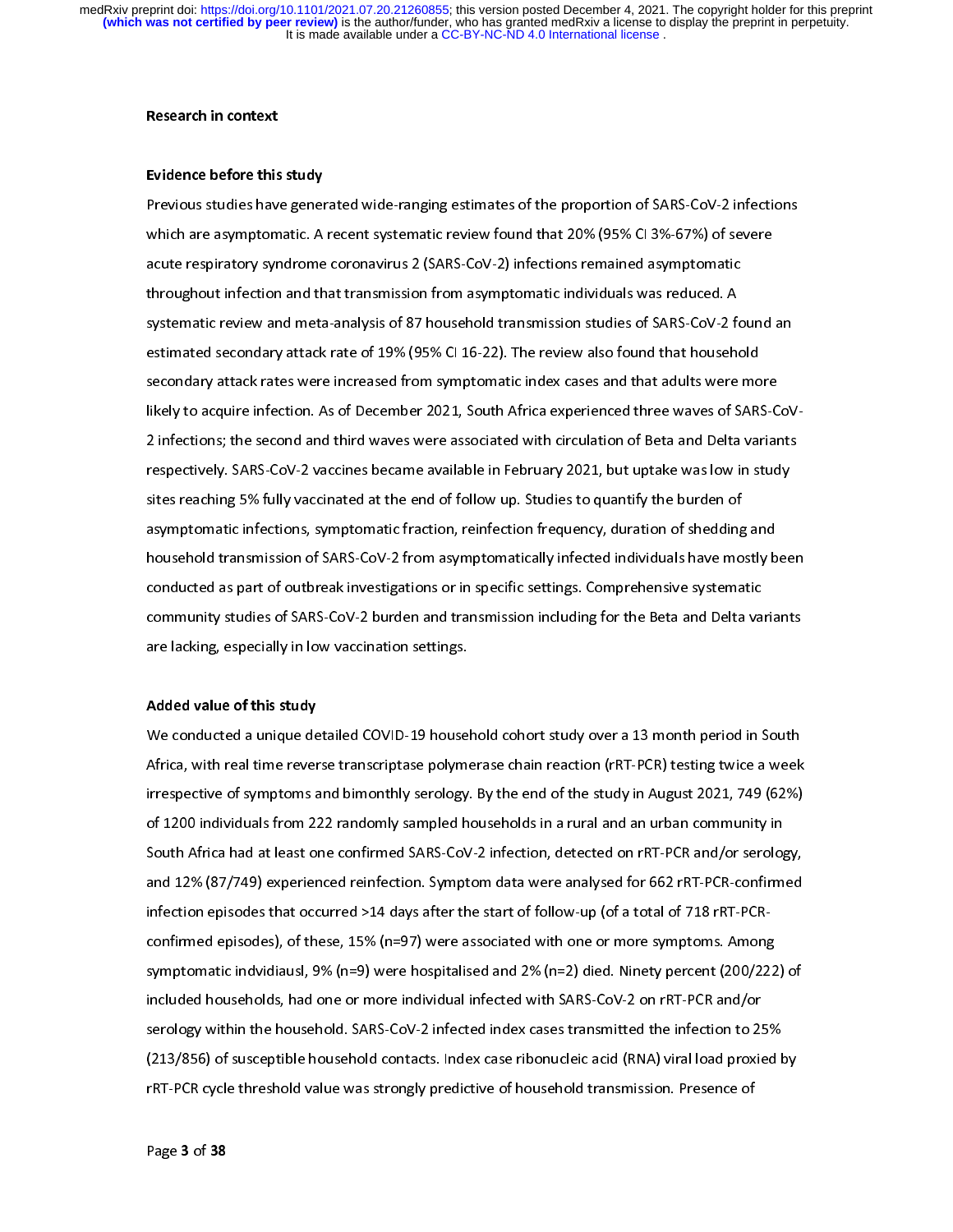symptoms in the index case was not associated with household transmission. Household transmission was four times greater from index cases infected with Beta variant and fifteen times greater from index cases infected with Delta variant compared to wild-type infection. Attack rates were highest in individuals aged 13-18 years and individuals in this age group were more likely to experience repeat infections and to acquire SARS-CoV-2 infection within households. People living with HIV (PLHIV) who were not virally supressed were more likely to develop symptomatic illness when infected with SARS-CoV-2, and shed SARS-CoV-2 for longer when compared to HIV-uninfected individuals.

# Implications of all the available evidence

We found a high rate of SARS-CoV-2 infection in households in a rural community and an urban community in South Africa, with the majority of infections being asymptomatic in individuals of all ages. Asymptomatic individuals transmitted SARS-CoV-2 at similar levels to symptomatic individuals suggesting that interventions targeting symptomatic individuals such as symptom-based testing and contact tracing of individuals tested because they report symptoms may have a limited impact as control measures. Increased household transmission of Beta and Delta variants, likely contributed to recurrent waves of COVID-19, with >60% of individuals infected by the end of follow-up. Higher attack rates, reinfection and acquisition in adolescents and prolonged SARS-CoV-2 shedding in PLHIV who were not virally suppressed suggests that prioritised vaccination of individuals in these groups could impact community transmission.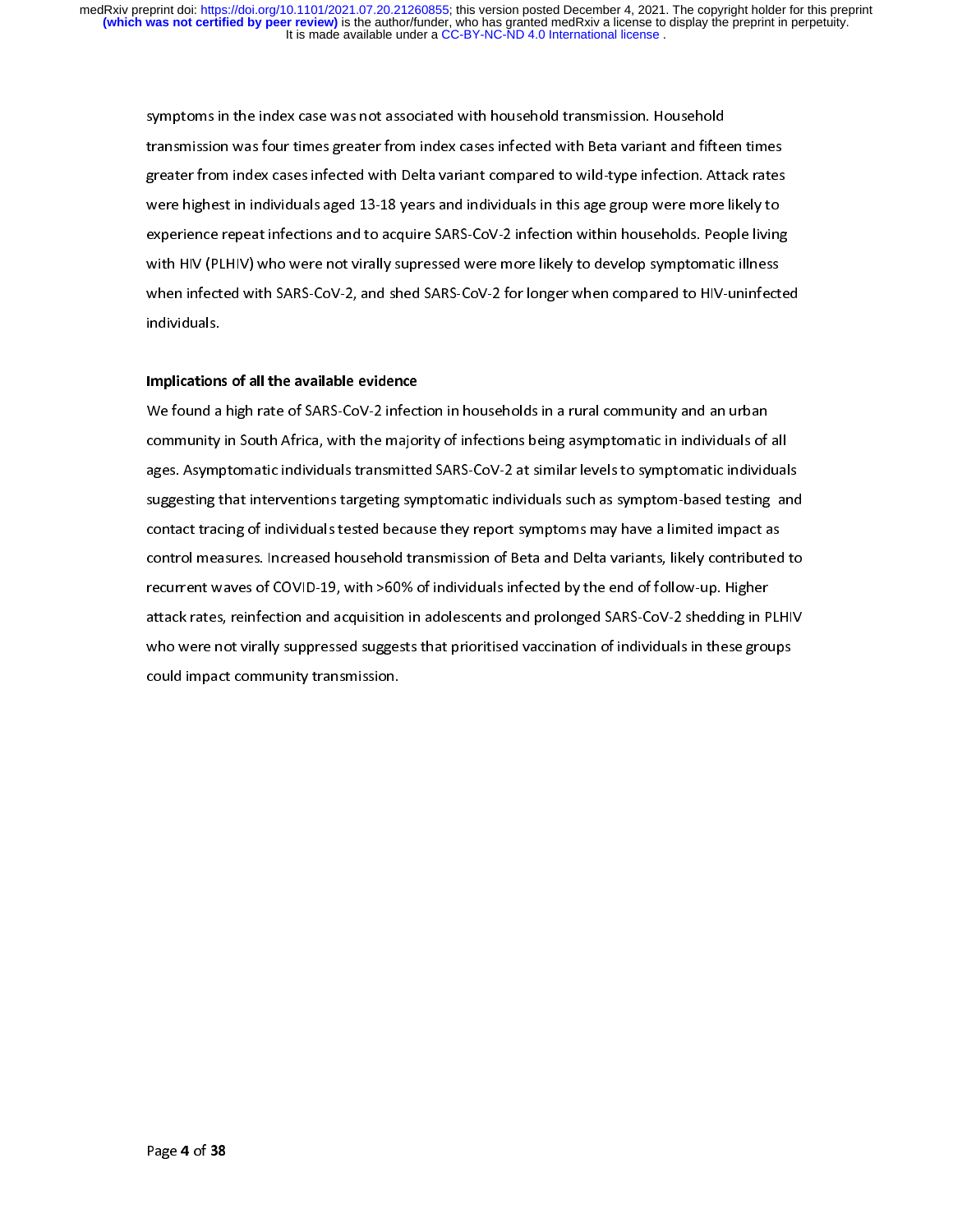## Abstract

Word count: 300 Target: 300

#### Background

By August 2021, South Africa experienced three SARS-CoV-2 waves; the second and third associated with emergence of Beta and Delta variants respectively.

## Methods

We conducted a prospective cohort study during July 2020-August 2021 in one rural and one urban community. Mid-turbinate nasal swabs were collected twice-weekly from household members irrespective of symptoms and tested for SARS-CoV-2 using real-time reverse transcription polymerase chain reaction (rRT-PCR). Serum was collected every two months and tested for anti-SARS-CoV-2 antibodies.

## Results

Among 115,759 nasal specimens from 1,200 members (follow-up rate 93%), 1976 (2%) were SARS-CoV-2-positive. By rRT-PCR and serology combined, 62% (749/1200) of individuals experienced ≥1 SARS-CoV-2 infection episode, and 12% (87/749) experienced reinfection. Of 662 PCR-confirmed episodes with available data, 15% (n=97) were associated with ≥1 symptom. Among 222 households, 200 (90%) had ≥1 SARS-CoV-2-positive individual. Household cumulative infection risk (HCIR) was 25% (213/856). On multivariable analysis, accounting for age and sex, index case lower cycle threshold value (OR 3.9, 95%CI 1.7-8.8), urban community (OR 2.0,95%CI 1.1-3.9), Beta (OR 4.2, 95%CI 1.7-10.1) and Delta (OR 14.6, 95%CI 5.7-37.5) variant infection were associated with increased HCIR. HCIR was similar for symptomatic (21/110, 19%) and asymptomatic (195/775, 25%) index cases (p=0.165). Attack rates were highest in individuals aged 13-18 years and individuals in this age group were more likely to experience repeat infections and to acquire SARS-CoV-2 infection. People living with HIV who were not virally supressed were more likely to develop symptomatic illness, and shed SARS-CoV-2 for longer compared to HIV-uninfected individuals.

#### **Conclusions**

In this study, 85% of SARS-CoV-2 infections were asymptomatic and index case symptom status did not affect HCIR, suggesting a limited role for control measures targeting symptomatic individuals. Increased household transmission of Beta and Delta variants, likely contributed to successive waves, with >60% of individuals infected by the end of follow-up.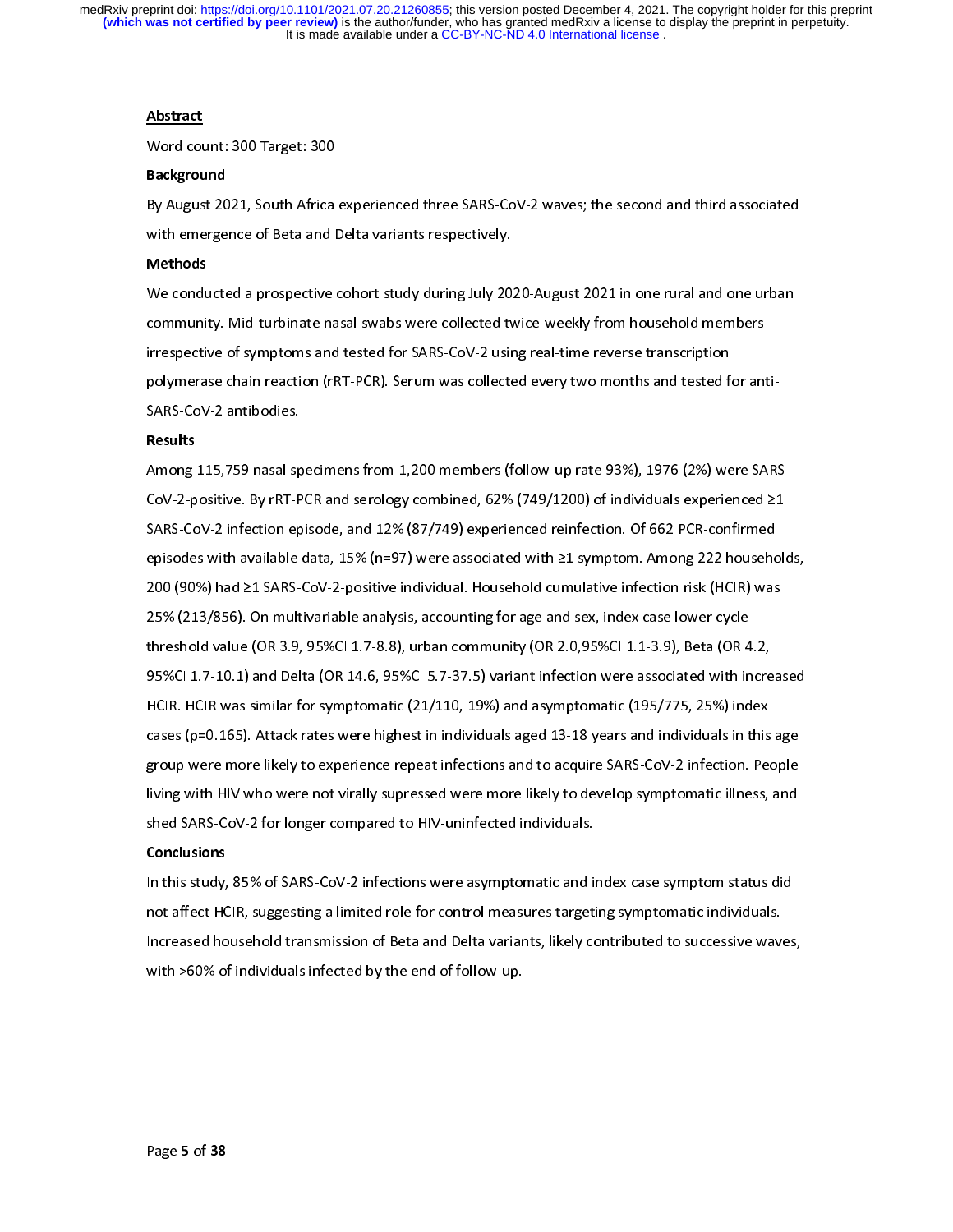## Introduction

Many low- and middle-income countries have experienced large numbers of hospitalisations and deaths related to COVID-19. However, reported levels of illness are not always proportional to the high levels of infection implied by serologic studies, suggesting reduced access to laboratory testing, or differences in transmission or susceptibility to developing SARS-CoV-2-related illness in these settings.<sup>1,2,3</sup> Few detailed SARS-CoV-2 cohort studies are available from middle and low income settings, where vaccination rates remain suboptimal and immunity comes primarily from natural infections, as is the case in South Africa. South Africa has a relatively young population with <5% of the population aged >65 years." In 2017, the national HIV prevalence among individuals of all ages was 14%, with 7,9 million people living with HIV.<sup>5</sup>

Following the initial detection of SARS-CoV-2 in South Africa in March 2020, a hard lockdown was implemented with restrictions on international travel, school closures, halting of non-essential business and confining people to their homes. Subsequent to this hard lockdown there was a progressive relaxation of restrictions, beginning on 1 May 2020.° South Africa experienced three SARS-CoV-2 waves through August 2021; the first wave peaking in August 2020, the second, associated with the emergence of the Beta variant of SARS-CoV-2, peaking in January 2021 and the third associated with the Delta variant peaking in June 2021.7 SARS-CoV-2 restrictions were increased moderately including school closures around the peak of the second and third waves and subsequently relaxed when case numbers decreased. Both Beta and Delta variants have been shown to escape from immunity from previous infection, be more transmissible and may be associated with more severe disease, although the epidemiological consequences of each of these parameters remain debated.<sup>8,9,10,11</sup>

Studies to quantify the burden of asymptomatic infections, symptomatic fraction, duration of shedding and household transmission of SARS-CoV-2 from asymptomatically infected individuals have mostly been conducted as part of outbreak investigations or in specific settings.<sup>12,13,14,15</sup> Comprehensive community studies of asymptomatic infection and robust individual-level epidemiologic data about infection with Beta and Delta variants are limited.

In randomly selected households from a rural and an urban community in South Africa, we estimated the cumulative incidence of SARS-CoV-2 infection using serial real-time reverse transcription PCR (rRT-PCR) and serology. We estimated the symptomatic fraction of SARS-CoV-2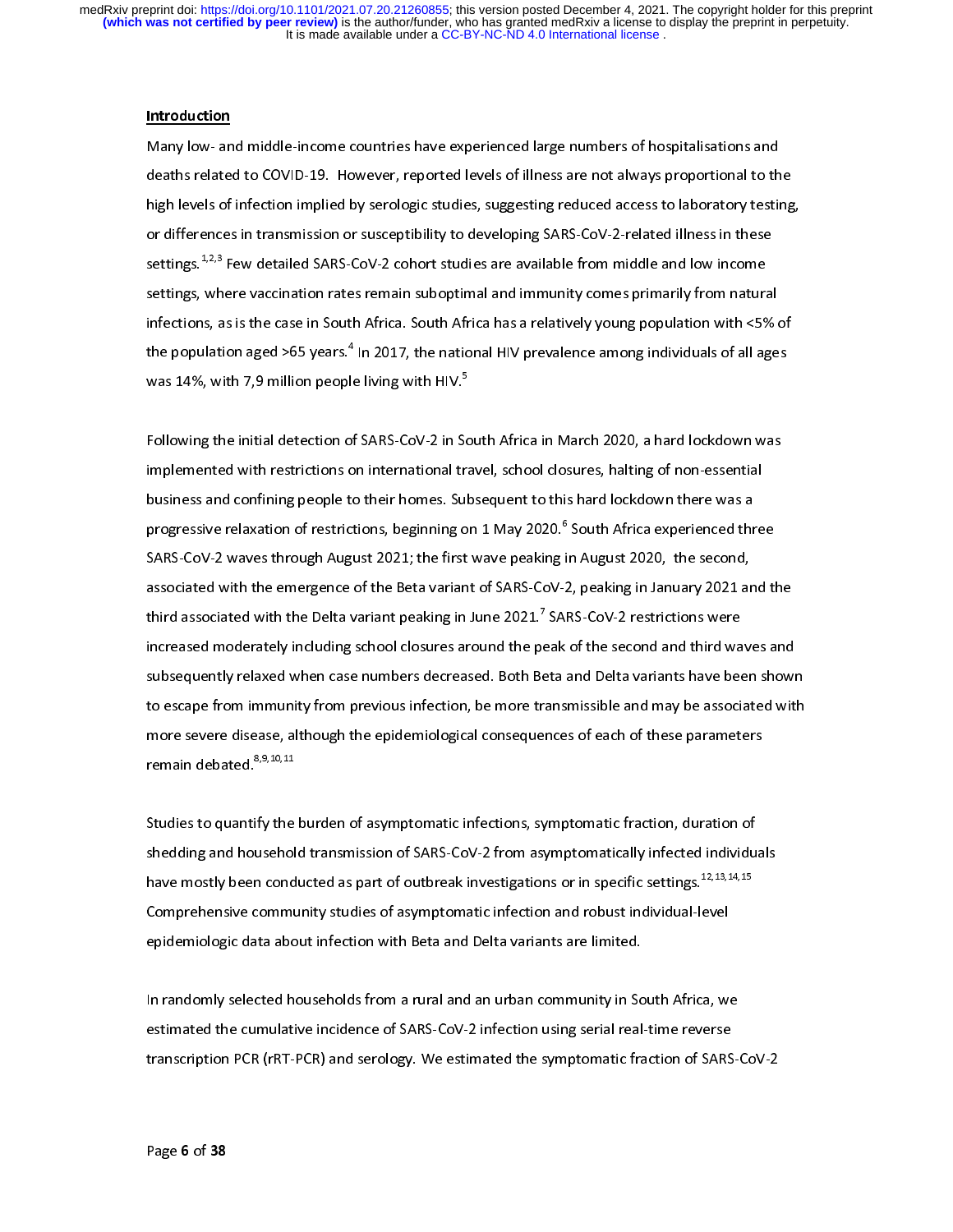infection, the duration of viral RNA shedding and the household cumulative infection risk (HCIR)

from symptomatic and asymptomatic index cases of different ages.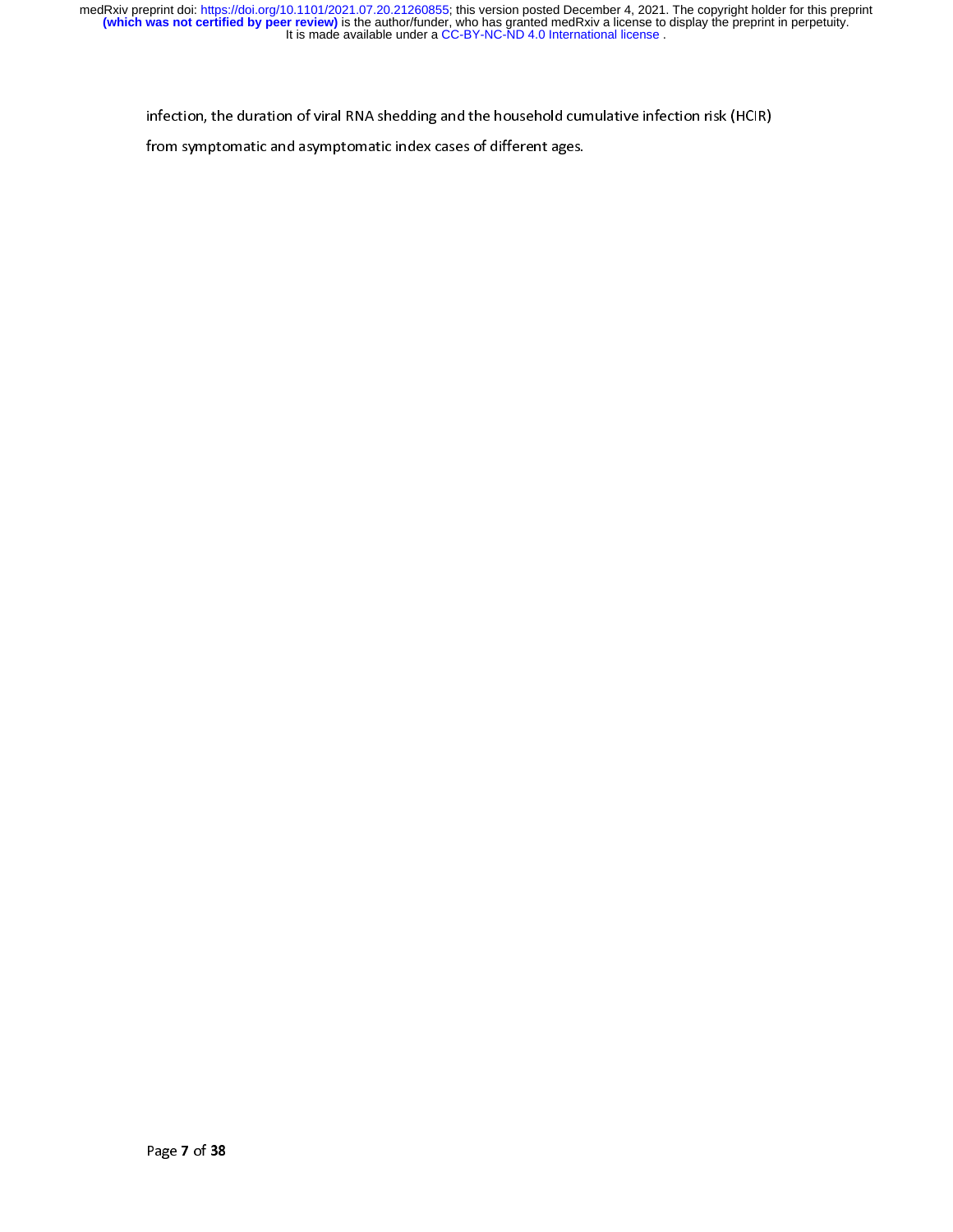## Methods

The Prospective Household study of SARS-CoV-2, Influenza and Respiratory Syncytial virus community burden, Transmission dynamics and viral interaction in South Africa (PHIRST-C) was based on a previously conducted study (PHIRST) at the same sites from 2016-2018.<sup>16,17</sup> We implemented a prospective household cohort study in a rural and an urban community of South Africa with twice weekly collection of mid-turbinate nasal swabs, symptom, and health-seeking data and serum collection every two months to measure SARS-CoV-2 antibodies (Supplementary figure 1). The study included 58 weeks of follow-up at the rural site (16 July 2020 through 28 August 2021) and 56 weeks at the urban site (27 July 2020 through 28 August 2021) with seven serum collections at each site. Nasal swab collection began prior to the first wave peak in the district where the rural site was located and during the peak of the wave in the urban site.<sup>18</sup>

The rural site in Mpumalanga Province is nested within a health and socio-demographic surveillance system (HDSS) run by the Medical Research Council/University of Witwatersrand Rural Public Health and Health Transitions Research Unit, Agincourt.<sup>19,20</sup> The urban site, Jouberton Township in Klerksdorp, is located in the North West Province.

We aimed to enroll a total of 1000 individuals of all ages. Assuming an average household size of 5 individuals and loss to follow up of 10%, we planned to enroll approximately 110 households from each site (additional information on the sample size calculation is provided in the supplement). Households were randomly selected, from the HDSS database in the rural site and using Global Positioning System (GPS) coordinates in the urban site. Households with >2 members and where ≥80% of eligible members consented to participate were eligible. Details on household selection, enrolment and data collection are provided in the supplement. In brief, we first approached households previously enrolled in PHIRST, and then prospectively approached new potentiallyeligible households using the site-specific sampling frame used for PHIRST until the required number of households were enrolled.

#### Data collection

We collected individual baseline data, including demographics, HIV status, and history of underlying illness. Study staff visited participating households twice weekly (Monday-Wednesday and Thursday-Saturday) during July 2020-August 2021 to collect mid-turbinate nasal swabs from participants and information about symptoms, absenteeism, and health system contact. Different symptoms were captured among individuals aged <5 years and ≥5 years (Supplementary table 1). Study staff entered data in the field on tablets using REDCap (Research Electronic Data Capture)<sup>21</sup> and had refresher training on specimen collection and the identification of respiratory signs and symptoms each week.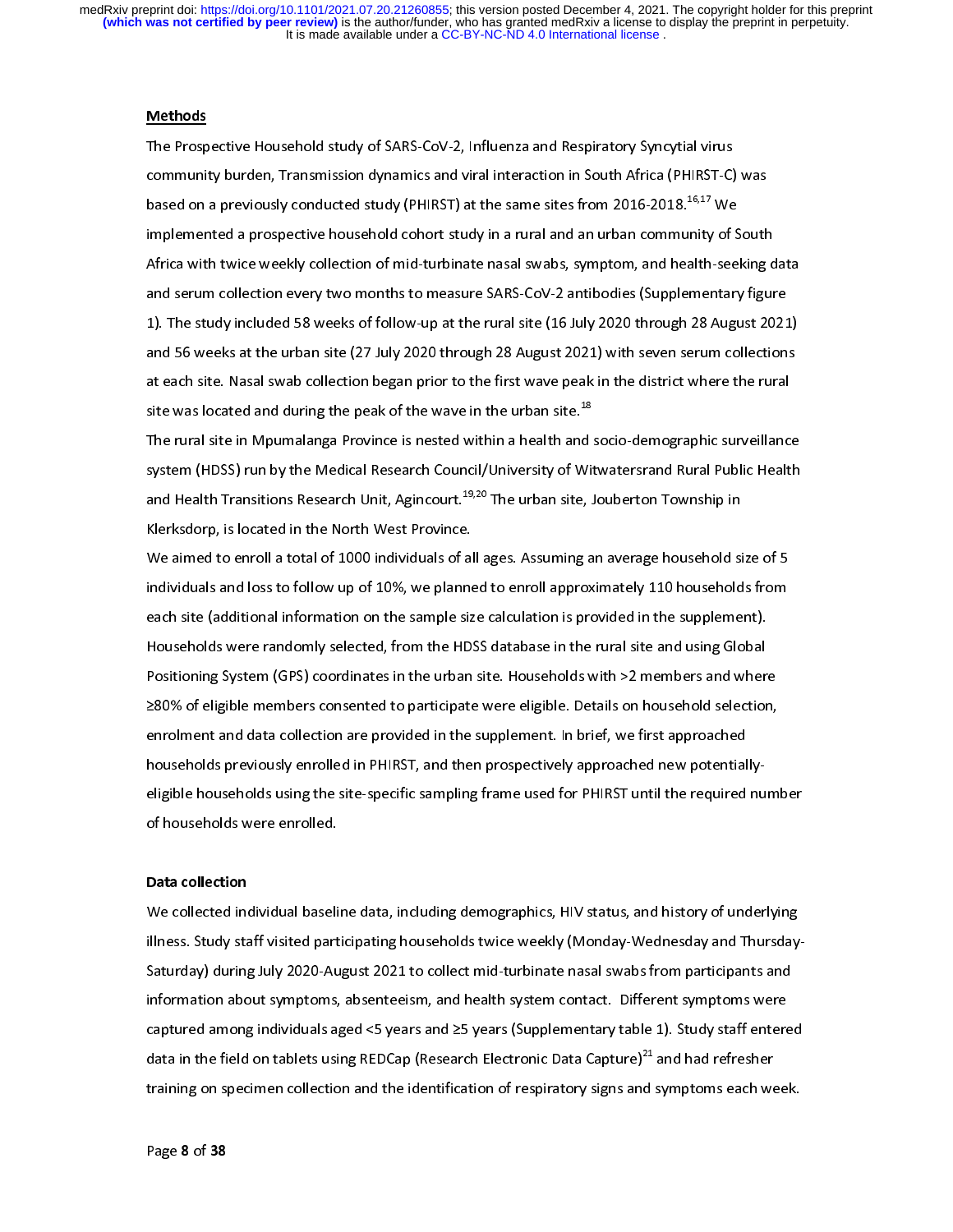Study staff collected blood specimens from participants at enrollment (20 July–17 September 2020, blood draw (BD) 1), and every two months thereafter (21 September–10 October, BD2; 23 November–12 December 2020, BD3; and 25 January–21 February 2021, BD4; 22 March–11 April, BD5; 20 May – 9 June 2021, BD6; 19 July – 5 August 2021, BD7). Serology data from the first 5 blood draws have been published.<sup>22</sup>

#### Laboratory methods

Nasal specimens were collected using nasopharyngeal nylon flocked swabs, placed in Universal Transport Medium (UTM) and transported daily on ice packs to the National Institute for Communicable Diseases (NICD) in Johannesburg, South Africa, for testing. Nucleic acids were extracted from 200µl of UTM using the Microlab NIMBUS Instrument (Hamilton, Nevada, USA) with the STARMag Universal Cartridge extraction kit (Seegene Inc., Seoul, Korea) according to manufacturer instructions. Specimens were initially tested for the presence of SARS-CoV-2 nucleic acids by rRT-PCR using the Allplex™ 2019-nCoV kit (Seegene Inc., Seoul, Korea) and a BioRad CFX96 thermal cycler, according to manufacturer instructions. From March 2021, samples were tested using the Allplex™ SARS-CoV-2/FluA/FluB/RSV kit (Seegene Inc., Seoul, Korea). A cycle threshold  $(C_t)$ value of <40 on ≥1 of 3 SARS-CoV-2 PCR targets (E, N and S or RdRp genes) was considered positive. All specimens testing SARS-CoV-2-rRT-PCR-positive were confirmed by repeat testing of a second aliquot, and PCR testing in duplicate. Specimens testing positive on at least one duplicate were considered positive. If a specimen was confirmed positive after repeat testing, the results  $[C_t$  value and targets testing positive] from the first positive test were included in the analysis. A lower Ctvalue on rRT-PCR (using the lowest Ct value for any target during the episode) was used as a proxy for higher RNA viral load.<sup>23</sup> All confirmed positive samples were tested to identify variants of concern using the Allplex™ SARS-CoV-2 Variants I assay (Seegene Inc., Seoul, Korea). This assay targets the RdRp gene, HV69/70 deletion, N501Y and E484K mutations, thus identifying the B.1.351/P1 (Beta/Gamma) and B.1.1.7 (Alpha) variants. From May 2021 SARS-CoV-2-positive samples were also tested using the Allplex™ Variants II assay (Seegene Inc., Seoul, Korea) which detects the L452R mutation (Delta) and differentiates Beta (K417N) from Gamma (K417T). SARS-CoV-2 sequencing methods are described in the supplement.

Serologic evidence of SARS-CoV-2 infection was determined using the Roche Elecsys® Anti-SARS-CoV-2 assay (Roche Diagnostics, Rotkreuz, Switzerland), using recombinant protein representing the nucleocapsid (N) antigen. The assay was performed on the Cobas e601 instrument, and a cut-off index of ≥1.0 was considered an indication of infection (seropositivity).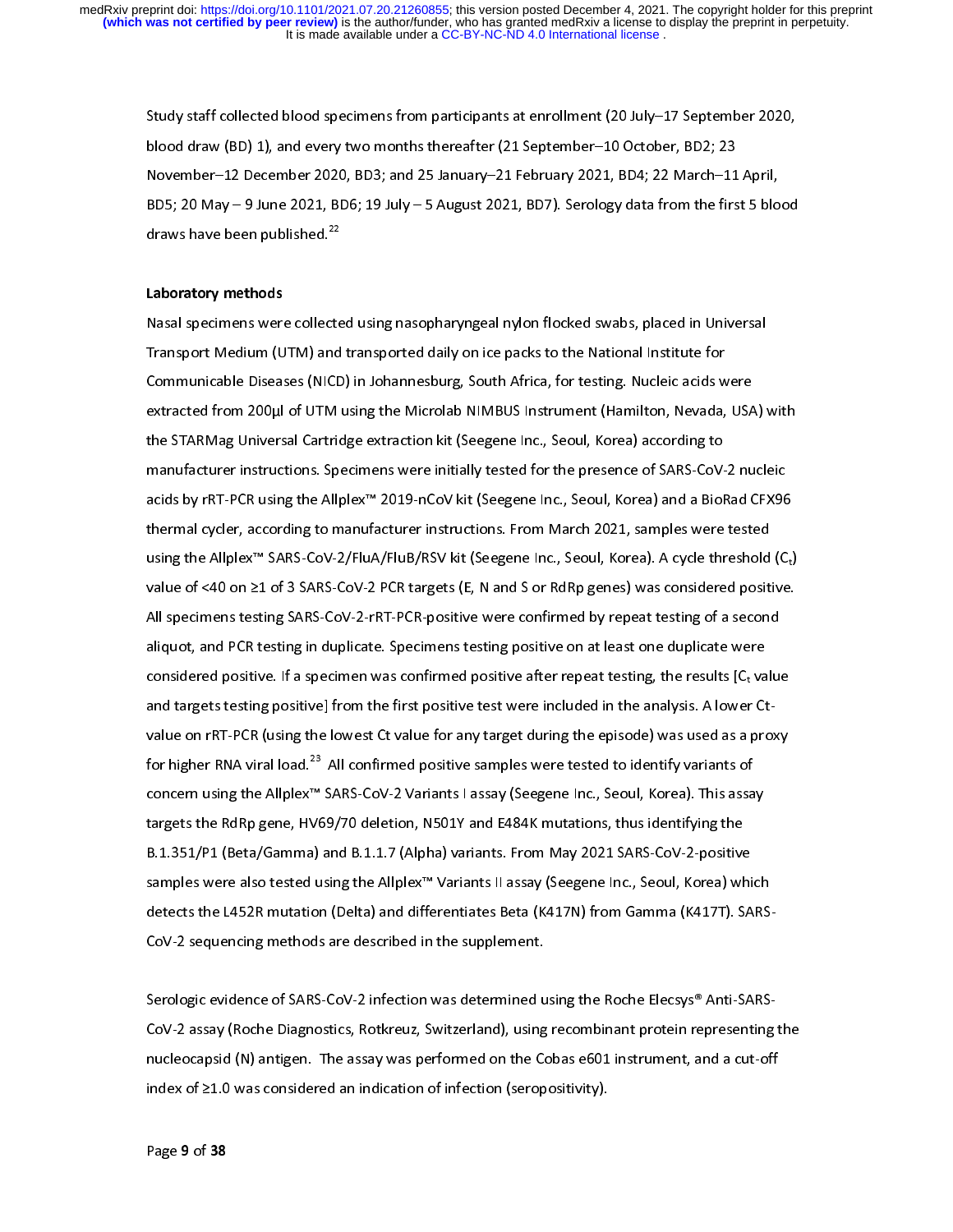HIV status was obtained from patient medical records if a participant reported being HIV-infected, or by nurse-administered rapid HIV test with pre- and post-test counselling for participants with unknown, or self-reported HIV-negative status. Patients newly diagnosed with HIV were referred to the nearest primary health care facility for assessment and initiation of antiretroviral treatment.

Individuals were considered fully vaccinated for SARS-CoV-2 ≥14 days after they had received a single dose of the Johnson and Johnson (J&J) vaccine or two doses of the Pfizer BioNTech (Pfizer) vaccine. They were considered partially vaccinated if they had received any vaccine dose but not meeting the above criteria. Only the J&J and Pfizer vaccines were available during the study period.

#### Definitions and statistical analyses

We included individuals with ≥10 completed follow-up visits. We defined a SARS-CoV-2 serologyconfirmed infected individual as at least one instance of SARS-CoV-2 antibody seropositivity. We defined a SARS-CoV-2 rRT-PCR-confirmed infection episode as at least one nasal swab rRT-PCR positive for SARS-CoV-2. Infection episode duration was estimated from the first to the last day of SARS-CoV-2 rRT-PCR positivity. Details are provided in the supplement (Supplementary figure 2). An illness episode was defined as an episode with ≥1 symptom reported from one visit before, to one visit after the SARS-CoV-2 infection episode. People living with HIV (PLHIV) were deemed to be significantly immunocompromised if their CD4 T-lymphocyte count was <200 cells/µl, and not HIV virally suppressed if their HIV viral load measured >400 copies/ml.<sup>24</sup>

An rRT-PCR-confirmed household cluster was composed of all rRT-PCR-confirmed infection episodes within a household within an interval between the rRT-PCR positive tests of any infection episode pairs of <14 days (representing ≤2 mean serial intervals).<sup>25</sup> Cluster duration was estimated as the interval from the first day of rRT-PCR positivity of the first individual in a cluster to the last day of rRT-PCR positivity of the last individual in that cluster. HCIR was defined as the proportion of household members with subsequent infection following SARS-CoV-2 introduction and estimated by dividing the number of subsequent individuals with confirmed infection within a household cluster following SARS-CoV-2 introduction by the number of susceptible (no evidence of previous infection on rRT-PCR or serology) household members. The primary/index case was defined as the first individual testing positive within a cluster on rRT-PCR. Households with co-primary index cases (two individuals rRT-PCR positive for the first time on the same visit) were excluded from the analysis of HCIR.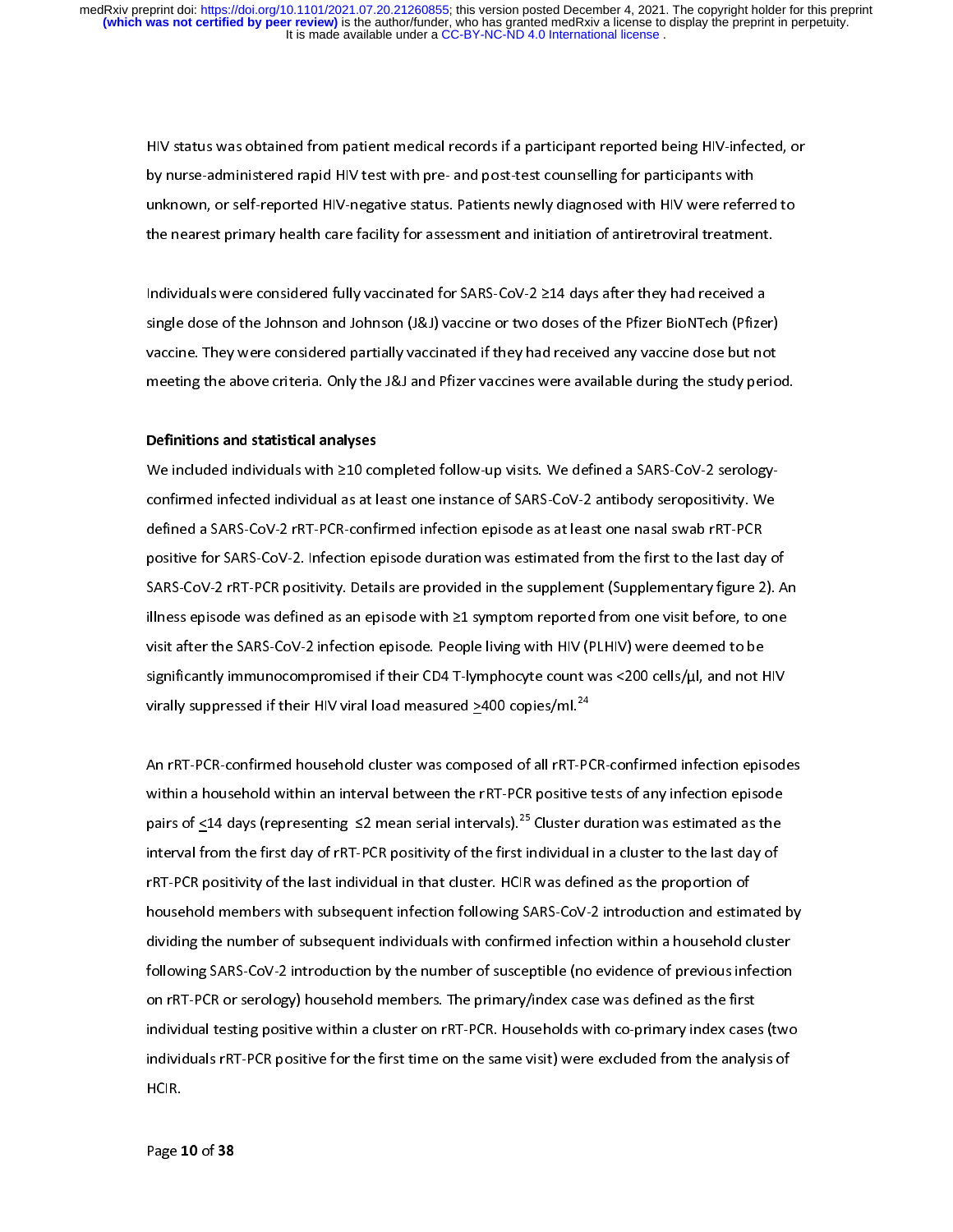The generation interval was calculated as the difference between the date of the first positive rRT-PCR in the index and the secondary infection within an rRT-PCR-confirmed household cluster. Following examination of the distribution of calculated generation intervals, we included all secondary infections with rRT-PCR positivity ≤21 days after the index case onset as potential secondary cases for analysis of factors associated with generation interval. Using these definitions, it was possible for a household to experience >1 cluster of infections. Based on epidemic timing in the two communities, first wave episodes or clusters were defined as having onset before 19 December 2020 at both sites, second wave as having onset before 9 June 2021 in Agincourt and 23 June 2021 in Klerksdorp, and third wave as onset up to 28 August at both sites when intense follow-up ended. A variant was allocated to each episode of infection according to a hierarchical process that accounted for known lineages (i.e., wild-type, Alpha, Beta or Delta variant) within episode or household clusters or occurrence of the episode in wave 1, 2 or 3 (see supplement for details). To assess SARS-CoV-2 reinfection, we defined possible reinfection as >28 to 90 days between rRT-PCR -positive specimens (no sequence/variant data available) or between first seropositive specimen and rRT-PCR -positive specimen; probable reinfection as >90 days between rRT-PCR -positive specimens (no sequence/variant data available) or between first seropositive specimen and rRT-PCR -positive specimen; and confirmed reinfection as distinct Nextstrain clades on sequencing or variant PCR between rRT-PCR-positive specimens meeting the temporal criteria for possible or probable.<sup>26</sup> The proportion of reinfections was calculated as the number of individuals with re-infection divided by the total number of individuals with evidence of prior infection.

For analyses of symptomatic fraction, infection episode duration, HCIR and generation interval we only included incident episodes defined as those occurring with onset >14 days after the start of follow-up. This was because individuals tested positive at the start of follow-up (n=7 and n=32 at the rural and urban site respectively), and we did not know how long they had been shedding SARS-CoV-2, if they had symptoms previously, or who the index case was.

Proportions were compared using the Chi-squared or Fisher's exact test. We used Weibull accelerated failure time regression, for the analysis of factors associated with time-to-event outcomes (duration of shedding and generation interval). We used logistic regression for the analysis of factors associated with binary outcomes (symptomatic vs. asymptomatic, HCIR, index case vs other participants, reinfection). We used Poisson regression for the analysis of factors associated with at least one SARS-CoV-2 infection episode (cumulative incidence) including all individuals with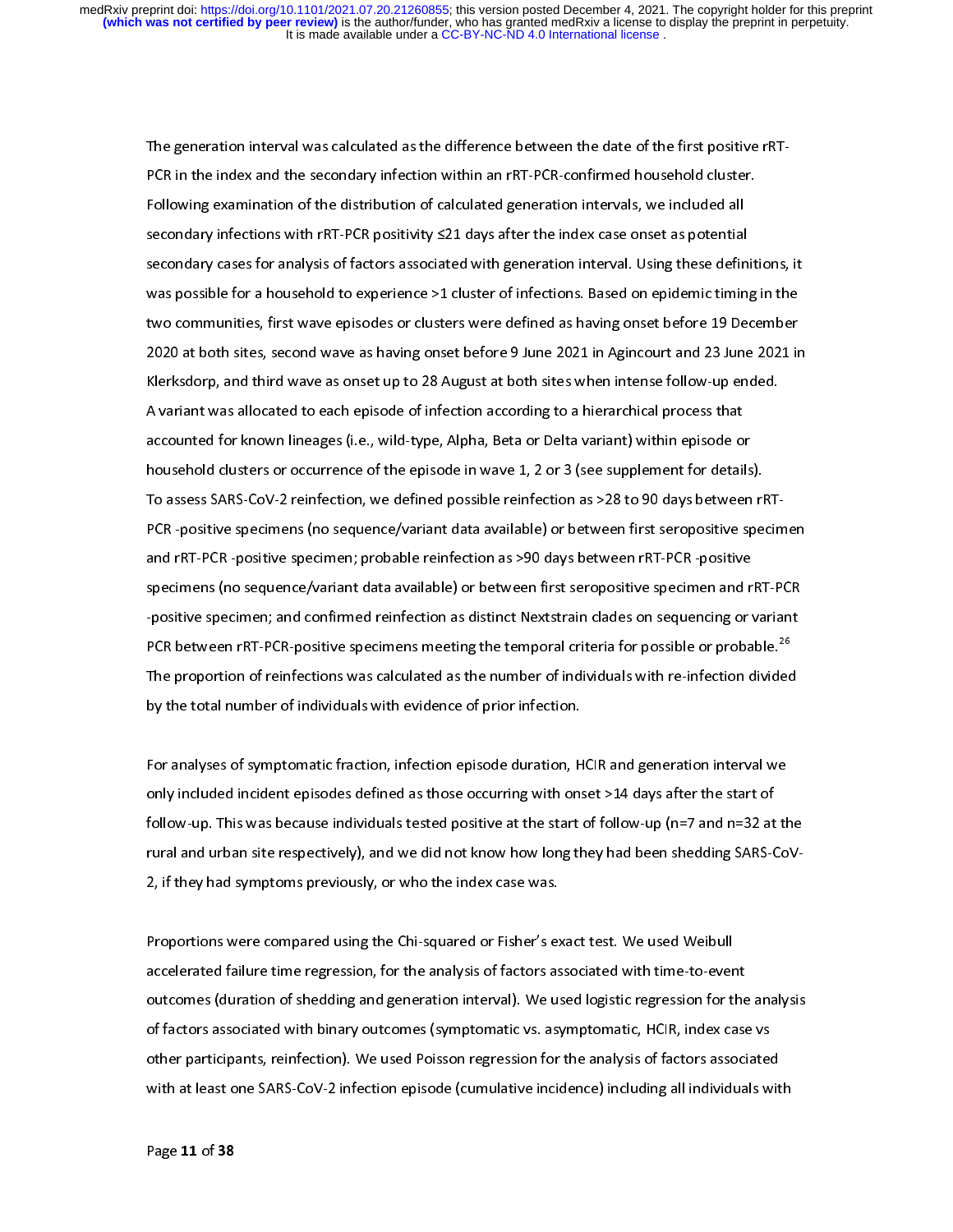evidence of infection on rRT-PCR and/or serology. For all analyses we accounted for withinhousehold clustering using random effects regression models. For each multivariable model, we considered all a-priori likely biologically associated factors with the outcome of interest for which we had available data. We examined factors associated with several different outcomes, therefore the selected predictors varied across models. For analyses by age group, in each analysis we chose as reference the age group with the lowest prevalence of the outcome of interest.

Pairwise interactions were assessed graphically and by inclusion of product terms for all variables remaining in the final multivariable additive model. We conducted all statistical analyses using STATA version 14.1 (Stata Corp LP, College Station, Texas, USA). For each univariate analysis, we used all available case information. P values <0.05 were considered statistically significant.

# Ethics

The PHIRST protocol was approved by the University of Witwatersrand Human Research Ethics Committee (Reference 150808) and amended to include enrollment and testing for COVID-19 on 24 June 2020 and was registered on clinicaltrials.gov on 6 August 2015 and updated on 30 December 2020 (https://clinicaltrials.gov/ct2/show/NCT02519803). Informed consent was obtained from all participants prior to data collection. Participants received grocery store vouchers of USD 3 per visit to compensate for time required for specimen collection and interview.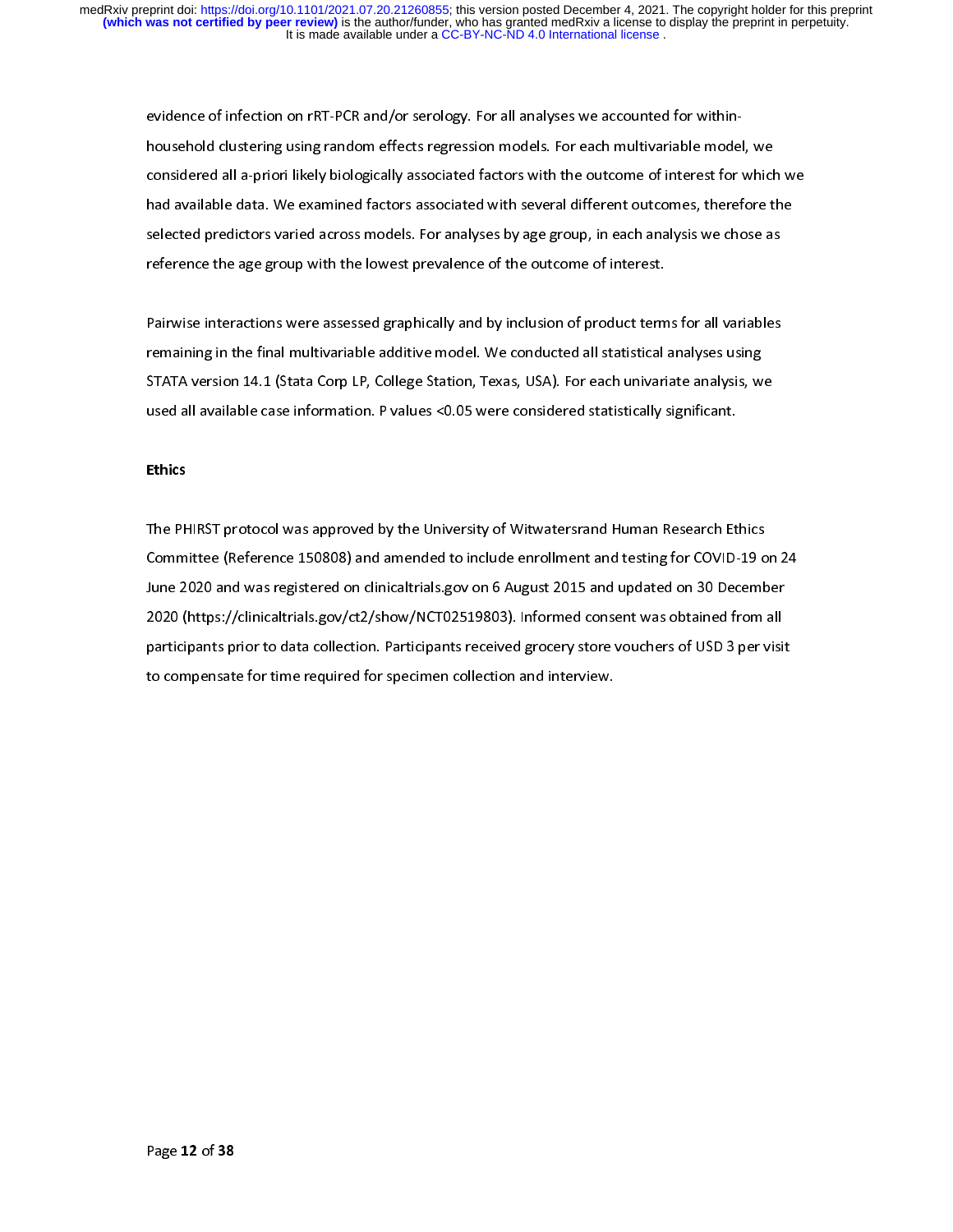## Results

We approached 537 households, of which 236 (52%) agreed to participate in the study, and of these 222 (94%) were included in the analysis. Of the 1,251 eligible household members, 1,200 (96%) were included. Reasons for non-inclusion are shown in Supplementary figure 3. Among the 222 households in the analysis, the median number of household members was 5 (interquartile range (IQR) 4-7), median sleeping rooms was 3 (IQR 2-4), and 49% had at least one child aged <5 years, with a higher proportion among households in the rural community (Supplementary table 2). Individuals from the rural community were younger, had a lower level of formal education and were less likely to be employed. Underlying illness was more common in the urban site, but HIV prevalence was similar between sites (14% in the rural and 17% in the urban site, p=0.173). At the end of follow up 5% of individuals were fully vaccinated againast SARS-CoV-2.

At the start of follow up in July 2020, 1% (5/443) and 15% (73/498) of individuals with available data had serologic evidence of previous SARS-CoV-2 infection at the rural and the urban site, respectively. Of 125,088 potential individual follow-up visits, we collected and tested 115,759 (93%) midturbinate nasal swabs, of which 1976 (2%) tested positive for SARS-CoV-2 on rRT-PCR (Figure 1 and Supplementary figure 5 and 6). During the study, 90% (200/222) of households had at least one individual testing SARS-CoV-2 positive on rRT-PCR or serology, with an average of 3.7 (range 1-10) infected individuals per infected household.

During the follow-up period, 62% (749/1200) of individuals experienced at least one episode of SARS-CoV-2 infection on rRT-PCR and/or serology and 12% (87/749) experienced a repeat infection, including one individual who experienced two repeat infections. Of 88 repeat infection episodes, 10 (11%) were classified as possible, 21 (24%) as probable and 57 (65%) as confirmed (Figure 2 and supplement). The highest proportion infected was in the 13-18 years age group (Supplementary figure 4). Repeat infection was more common in individuals aged 13-18 years and in the urban site (Supplementary Table 3).

Among 294 individuals with a positive rRT-PCR during follow-up who had a negative serology preceding the episode and available serology data >14 days after the start of the episode, 267 (91%) seroconverted after the episode. Failure to develop a serologic response was more common in individuals aged <5, 19-39 and 40-59 years (compared to 5-12 years) and episodes with a single rRT-PCR positive swab and with Ct value>30 (Supplementary table 4). Among 447 individuals who were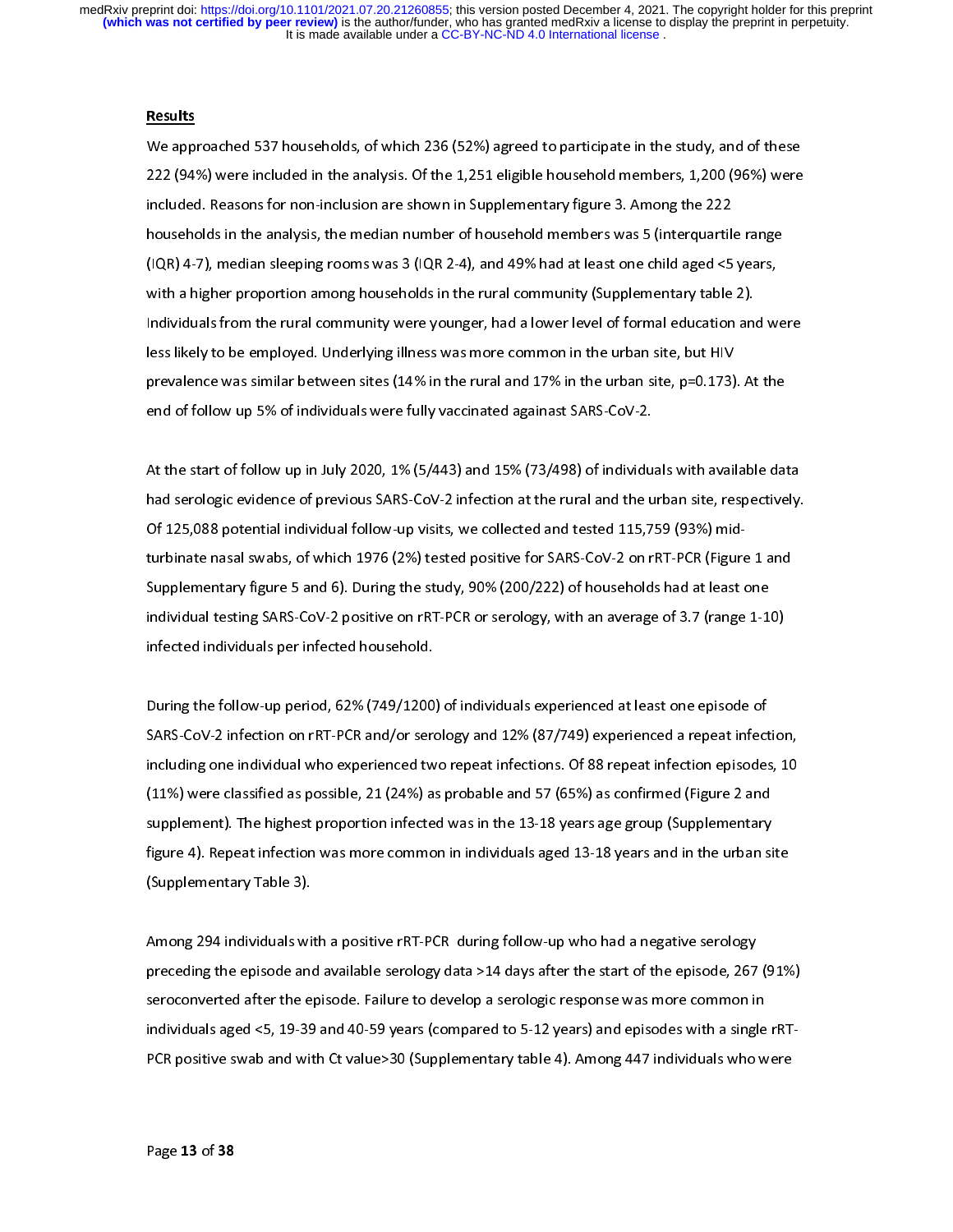seronegative at baseline and subsequently became seropositive, 404 (90%) had evidence of a rRT-PCR-confirmed infection.

On multivariable analysis, factors associated with SARS-CoV-2 cumulative incidence were age 5-12 and 13-18 years vs <5 years, residing in the urban community vs rural community, and being overweight vs normal weight (Table 1).

Of 718 rRT-PCR-confirmed episodes, 17% (n=124) occurred in the first wave, 55% (n=270) in the second wave and 45% (n=324) in the third wave (Supplementary figure 5 and 6). Proportionately more children and adolescents were infected with successive waves with 43% (53/124) of cases in wave one aged <19 years compared to 49% (133/270) in the second and 66% (213/324) in the third wave respectively (p<0.001). Of 662 rRT-PCR-confirmed episodes, that occurred >14 days after the start of follow-up, 15% (97/662) of individuals reported ≥1 symptom (details in supplement). Among 97 symptomatic individuals, 6 (6%) attended an outpatient clinic, 9 (9%) were hospitalised and 2 (2%) died (infection fatality ratio 0.3% (95% confidence interval (CI) 0.03%-1%)). Among 20 symptomatic individuals who were employed or attended school, 35% (n=7) reported absenteeism. In multivariable analysis symptoms were more common in individuals aged ≥19 years compared to <5 years, in PLHIV with HIV viral load ≥400 copies/ml, in obese individuals and in episodes with minimum Ct value <30 and caused by Delta variant (Table 2). Positive serology before the episode was associated with decreased symptoms.

The mean duration of rRT-PCR positivity was 11.6 days (median 11 days, range 4-137 days) and 21% (138/662) of episodes were rRT-PCR positive at only one visit. On multivariable analysis, symptomatic individuals, PLHIV with HIV viral load ≥400 copies/ml and individuals with minimum Ct value <30 shed SARS-CoV-2 RNA for longer (Table 3). Positive serology before the episode was associated with decreased duration of shedding.

Among 195 households with at least one SARS-CoV-2 infection cluster detected on rRT-PCR, 72 (37%) had one cluster, 83 (43%) had 2 clusters, 31 (16%) had 3 clusters and 9 (5%) had >3 clusters (total of 369 clusters). The average cluster duration among 336 clusters starting >14 days after the start of follow up was 15.6 days (range 4-137 days). We included 184 clusters starting >14 days after the start of follow up and with a single index case from 103 households for analysis of HCIR. In this subset of households the HCIR was 25% (213/856, 95% CI 22%-28%). HCIR was 19% (21/110) for symptomatic and 25% (195/775) for asymptomatic index cases (p=0.165) (Table 4). On multivariable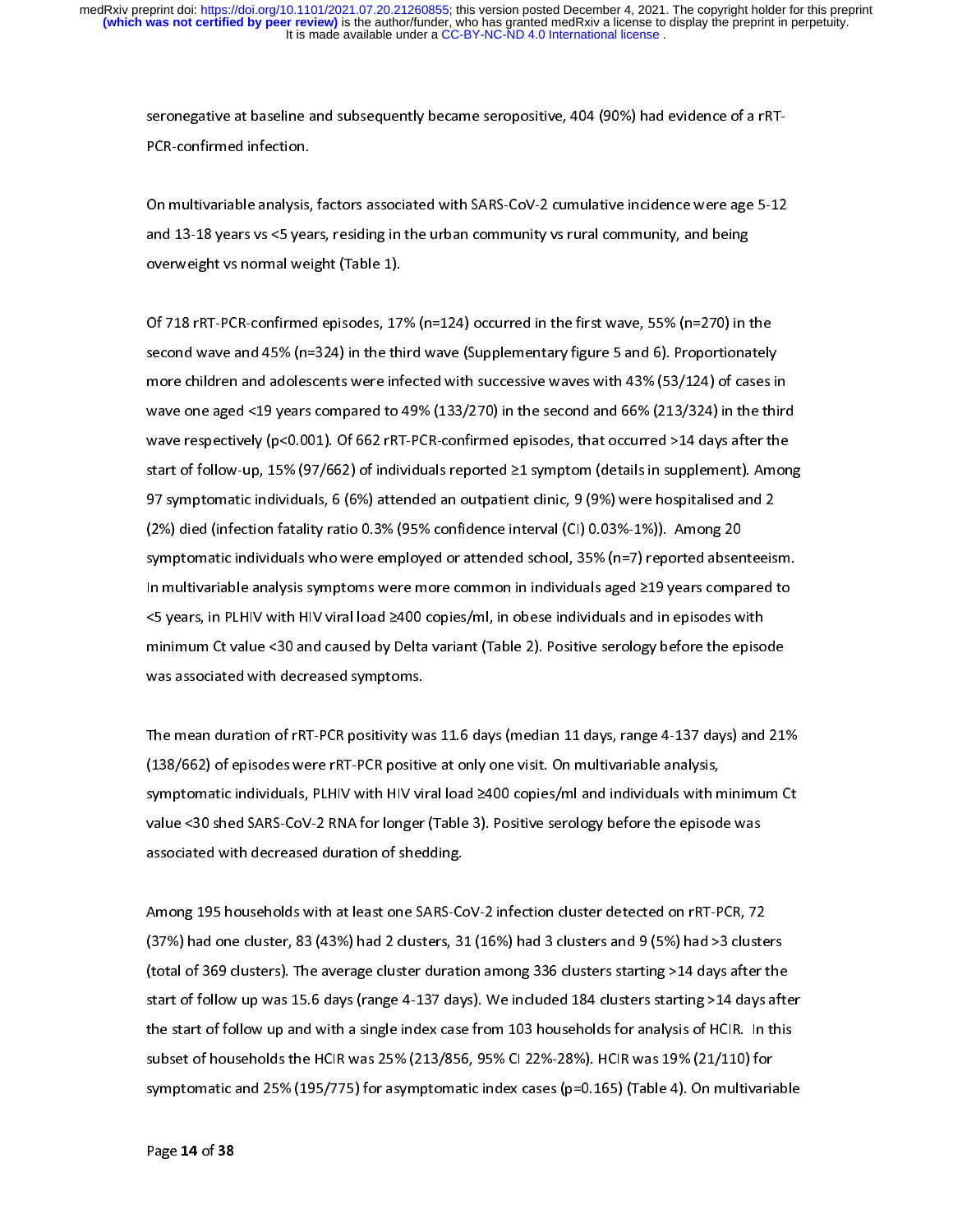analysis, low Ct value (proxy for high viral RNA load) of the index case, index case female sex, index case age 40-59 years and household contact age between 5 and 18 years, urban community and infection with Beta and Delta variant were associated with increased HCIR.

The mean generation interval was 7.5 days (range 2-21 days) (Supplementary figure 7). On multivariable analysis, generation interval was shorter if the index case was symptomatic and longer if the index case shed for longer or was infected with Alpha, Beta or Delta variant (Supplementary table 4).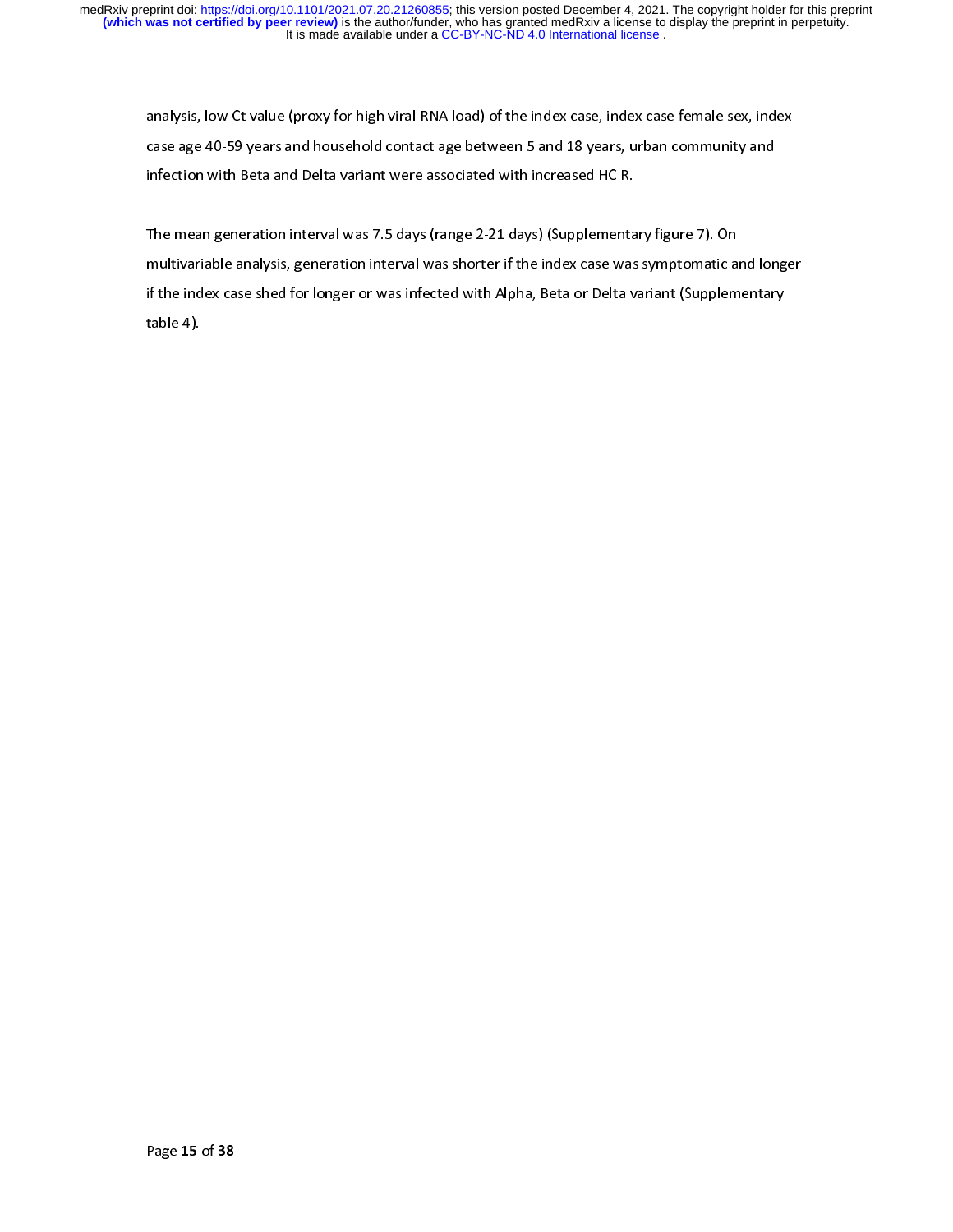#### Discussion

Using intensive systematic repeated sampling among household cohorts in two largely unvaccinated South African communities, we found that by 18 August 2021 almost two-thirds of individuals had been infected with SARS-CoV-2. Approximately 12% of individuals experienced at least one repeat episode of infection within 13 months of follow up. Only 15% of infections were associated with symptoms; of these, 9% were hospitalised and 2% died. SARS-CoV-2 Delta variant infections were more likely to be symptomatic compared to non-variant infection. In households with at least one SARS-CoV-2 infection, SARS-CoV-2 was transmitted to 25% of household contacts irrespective of symptoms in the index case. Index and household contact age, infecting SARS-CoV-2 variant and index case RNA viral load were the main predictors of onward transmission. Household transmission was increased fourfold with the Beta variant and fifteenfold with the Delta variant.

Previous studies have generated wide-ranging estimates of the proportion of SARS-CoV-2 infections which are asymptomatic. A recent systematic review found that 20% (95% CI 3%-67%) of SARS-CoV-2 infections remained asymptomatic throughout infection and that transmission was lower from asymptomatic individuals.<sup>27</sup> We found that 85% of infections were asymptomatic despite active twice-a-week symptom evaluation. Three US-based cohort studies implementing weekly PCR testing for SARS-CoV-2, irrespective of symptoms, found estimates of 31% asymptomatic in a community-based study including children, 35% in pregnant women and 11% among healthcare workers, lower than estimates in our study.  $^{28-30}$  The lower symptomatic fraction in these studies could be because twice weekly-swabbing allows identification of more transient symptomatic illness or because there could be truly lower symptomatic fraction in the populations included in our study. Compared to other studies, the population included in our study was relatively young with only 9% of individuals aged ≥60 years, reflecting the general South African population." Despite the low overall symptomatic fraction, symptomatic fraction increased with age, in line with prior studies. $15,27$ 

A systematic review and meta -analysis of 87 household transmission studies of SARS-CoV-2 reported an estimated secondary attack rate of 18.9% (95% CI 16.2-22.0)<sup>31</sup> slightly lower than our estimate of 25%. The review also reported that household secondary attack rates were higher from symptomatic index cases, that adults were more likely than children to acquire infection and that sex was not associated with transmission. Previous studies have found that viral load and duration of SARS-CoV-2 shedding are lower among mild and asymptomatically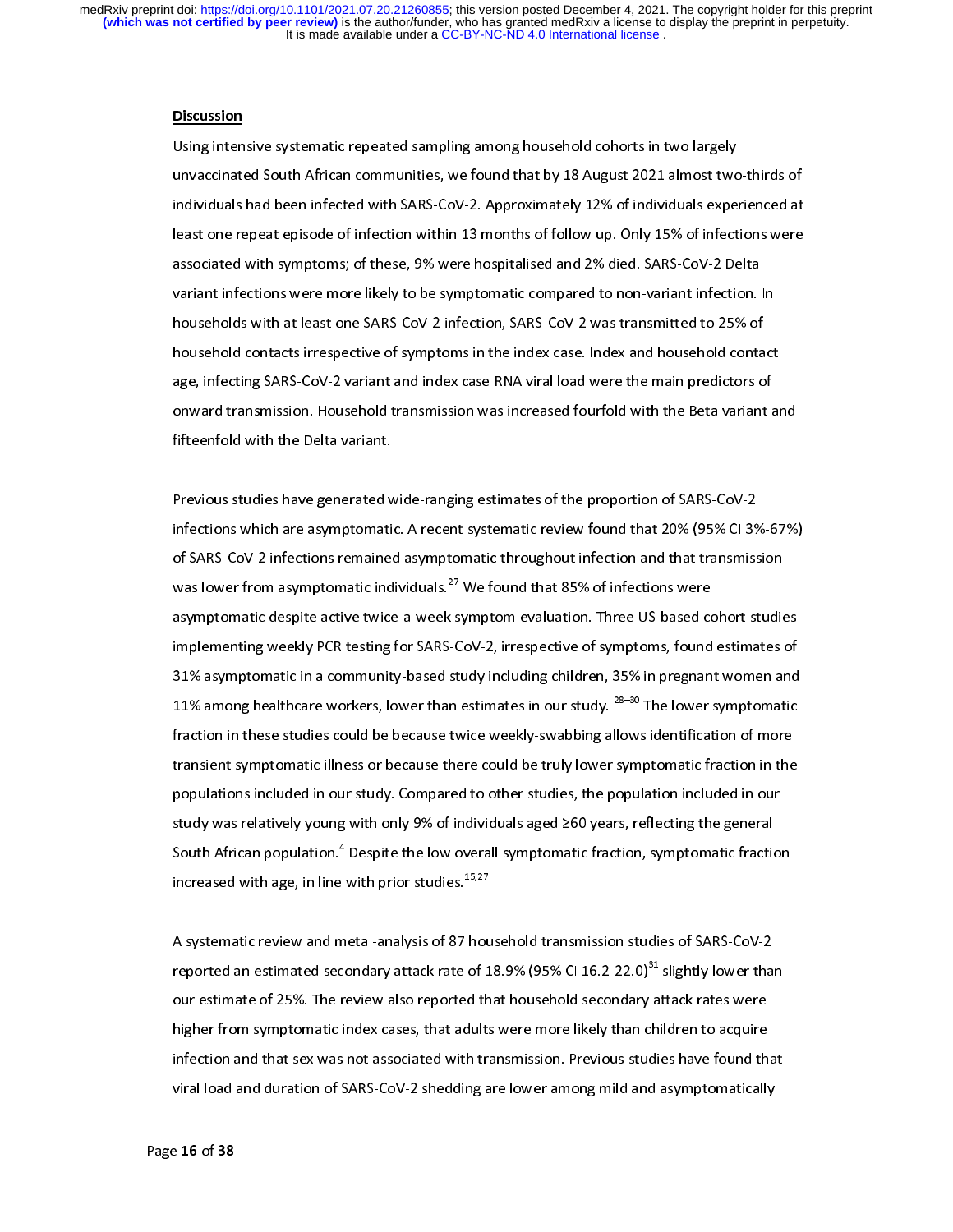> infected individuals compared to individuals with severe illness.<sup>32</sup> While we did not find that symptom profile was associated with risk of infection or transmission, we did find that higher index case viral RNA load (estimated through the proxy of cycle threshold value) was associated with more frequent transmission. This is similar to a study from Catalonia where viral load was carefully quantified in adult transmitters.<sup>33</sup> We also found females were more likely to transmit SARS-CoV-2, potentially reflecting closer contact with other household members in this population. Several studies have demonstrated increased transmissibility of the Beta and Delta SARS-CoV-2 variants.<sup>9,34</sup> We found that household transmission of SARS-CoV-2 was approximately 4 times higher with Beta and 15 times higher with Delta variant compared to nonvariant infections. It is possible that participants changed their behaviour once informed that they were infected with SARS-CoV-2, however data on behaviour following a SARS-CoV-2 diagnosis were not available.

> Symptomatic fraction was lowest in children and adolescents aged <18 years. While attack rates were lower in children aged <5 years, they were highest in adolescents aged 13-18 years. We also found that indviduals aged 13-18 years were more likely to acquire infection within the household and more likely to experience reinfection with SARS-CoV-2. Previous studies have found lower attack rates and symptomatic fraction in children (although relatively increased in age group 13-18 years, similar to our finding) and also that children are less likely to transmit SARS-CoV-2 and have reduced susceptibility to infection.<sup>35–37,38,39</sup> The Delta variant has been associated with higher attack rates in children and adolescents in South Africa and elsewhere. In several countries, this has in part been attributed to a shift in the age distribution of cases as vaccination expanded to adult age groups.<sup>40</sup> In South Africa, where vaccination remains low, infection rates were higher among adults in the first two waves, potentially contributing to the higher attack rate in children and adolescents with Delta variant. Differences in circulating variants over time and geography may have contributed to differences in the contribution of adolescents to transmission in previous studies.<sup>41</sup> In addition, most previous studies did not include systematic longitudinal rRT-PCR testing irrespective of symptoms in children, adolescents and adults, potentially biasing against detection of minimally symptomatic infections in children.

> Previous studies have found that PLHIV are more likely to be hospitalised and that hospitalised PLHIV without HIV viral suppression shed SARS-CoV-2 at a high viral load for longer, but data from community settings are lacking.<sup>42–44</sup> We found that PLHIV who were not virally suppressed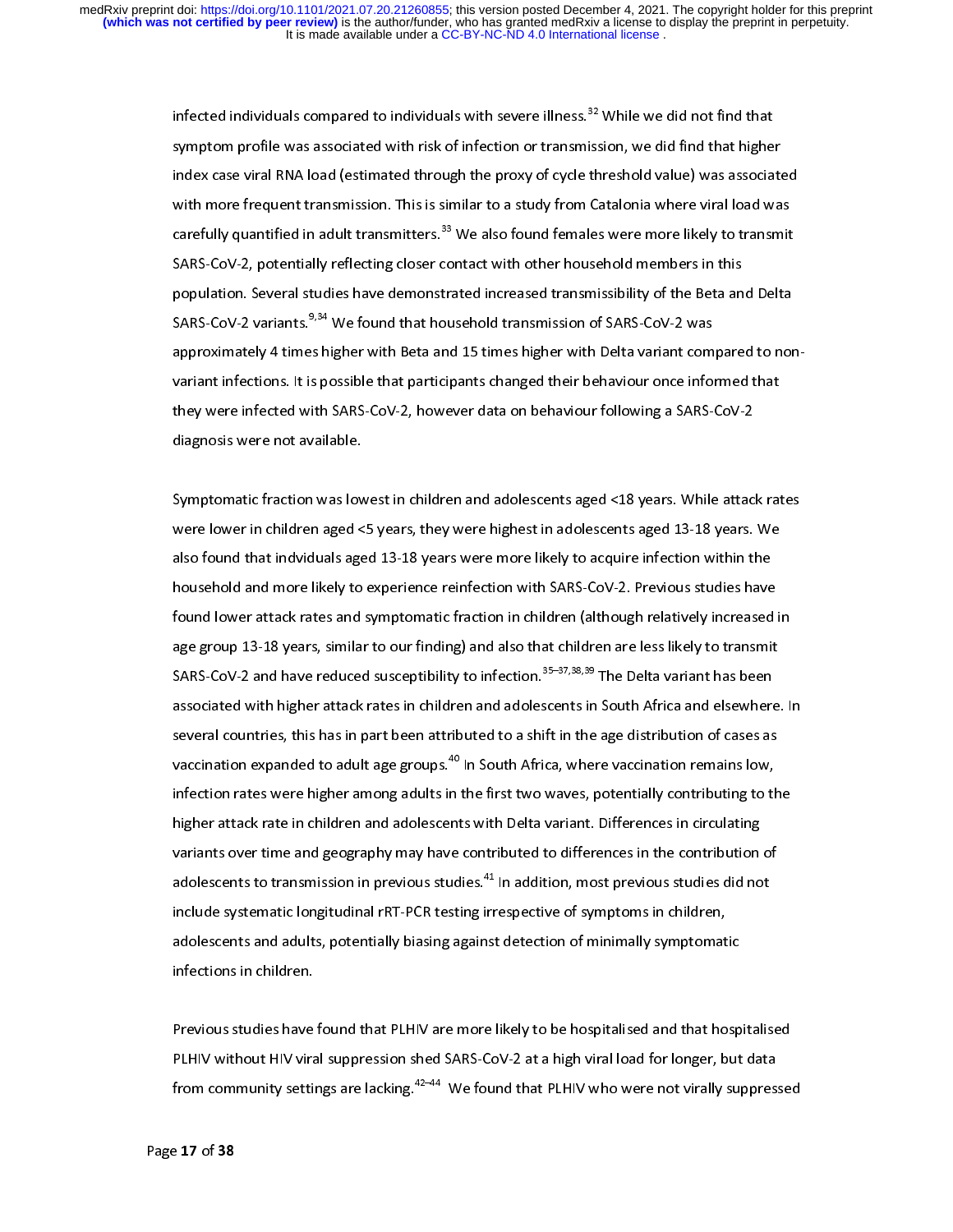were more likely to develop symptomatic illness when infected with SARS-CoV-2, and shed SARS-CoV-2 for longer when compared to HIV-uninfected individuals, potentially contributing to the evolution of novel variants of SARS-CoV-2.

Our study had several strengths. Participating households were randomly sampled from a rural and an urban South African community and followed up for 13 months through the second half of the first wave and the second and third waves of SARS-CoV-2 infection in South Africa. Participating individuals were sampled twice weekly, irrespective of symptoms, allowing for more accurate ascertainment of the burden of SARS-CoV-2 infections as well as the symptomatic fraction and transmission from asymptomatic individuals. Our unique study design combining frequent rRT-PCR and serological testing allowed for more complete ascertainment of infection burden.

Our study also had several limitations. We included two communities and households with >2 members, potentially limiting generalisability of study findings. The finding of different attack rates in the two communities suggests substantial heterogeneity in disease transmission in different geographic areas. Participants were sampled using mid-turbinate nasal swabs because of potential SARS-CoV-2 transmission risk with a collection of more sensitive nasopharyngeal swab specimens. This could have led to some missed infections. However, the strong association between rRT-PCR- and serology-confirmed infection in individuals with both specimen types available suggests that the majority of infections were detected. Repeated questioning on symptoms twice weekly may be associated with participant fatigue and under-reporting. Participants may have been informed of their SARS-CoV-2 infection status before developing symptoms, potentially affecting reporting. We implemented several measures to reduce this potential bias including weekly retraining of field workers on symptom collection and regular field supervisory visits to evaluate data collection and symptom recording. A study of influenza infection in the same population with similar study design found that 56% of individuals infected with influenza were symptomatic, suggesting the robustness of our data.<sup>17</sup> We did not quantify viral RNA load but instead this was inferred using Ct values as proxy.

In conclusion, we found a high rate of SARS-CoV-2 infection in households in a rural and an urban South African community with the majority of infections being asymptomatic in individuals of all ages. Individuals aged 13-18 years had the highest attack rates and were more likely to acquire infection. The household cumulative infection risk was 25% and did not differ by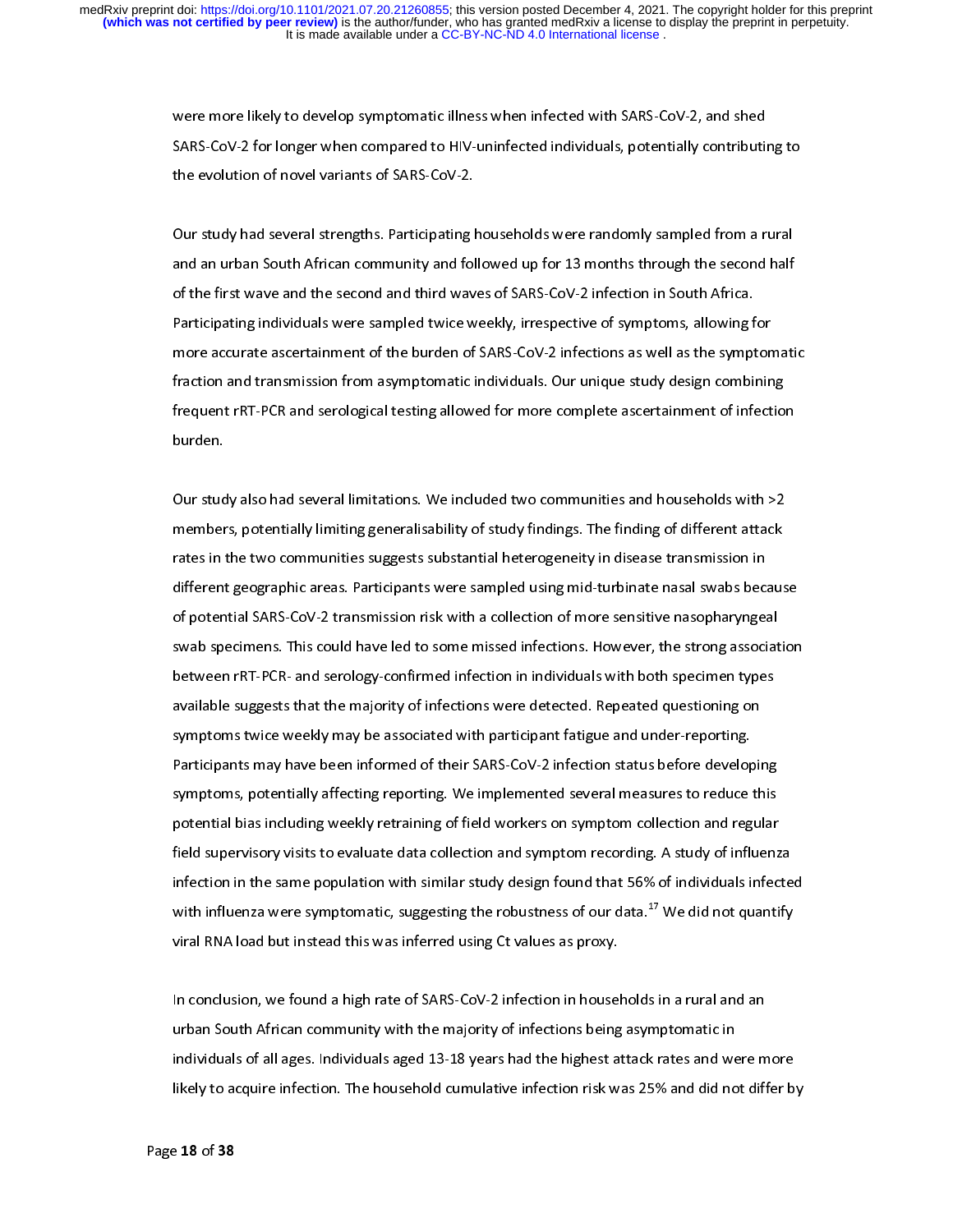> presence of symptoms in index case but was higher in households where the index case had a higher RNA viral load and with Beta and Delta variant infection. Asymptomatic individuals transmitted SARS-CoV-2 at similar levels as symptomatic individuals suggesting that interventions targeting symptomatic individuals, such as promotion of community testing and contact tracing of individuals tested because they report symptoms, may have limited impact in this setting.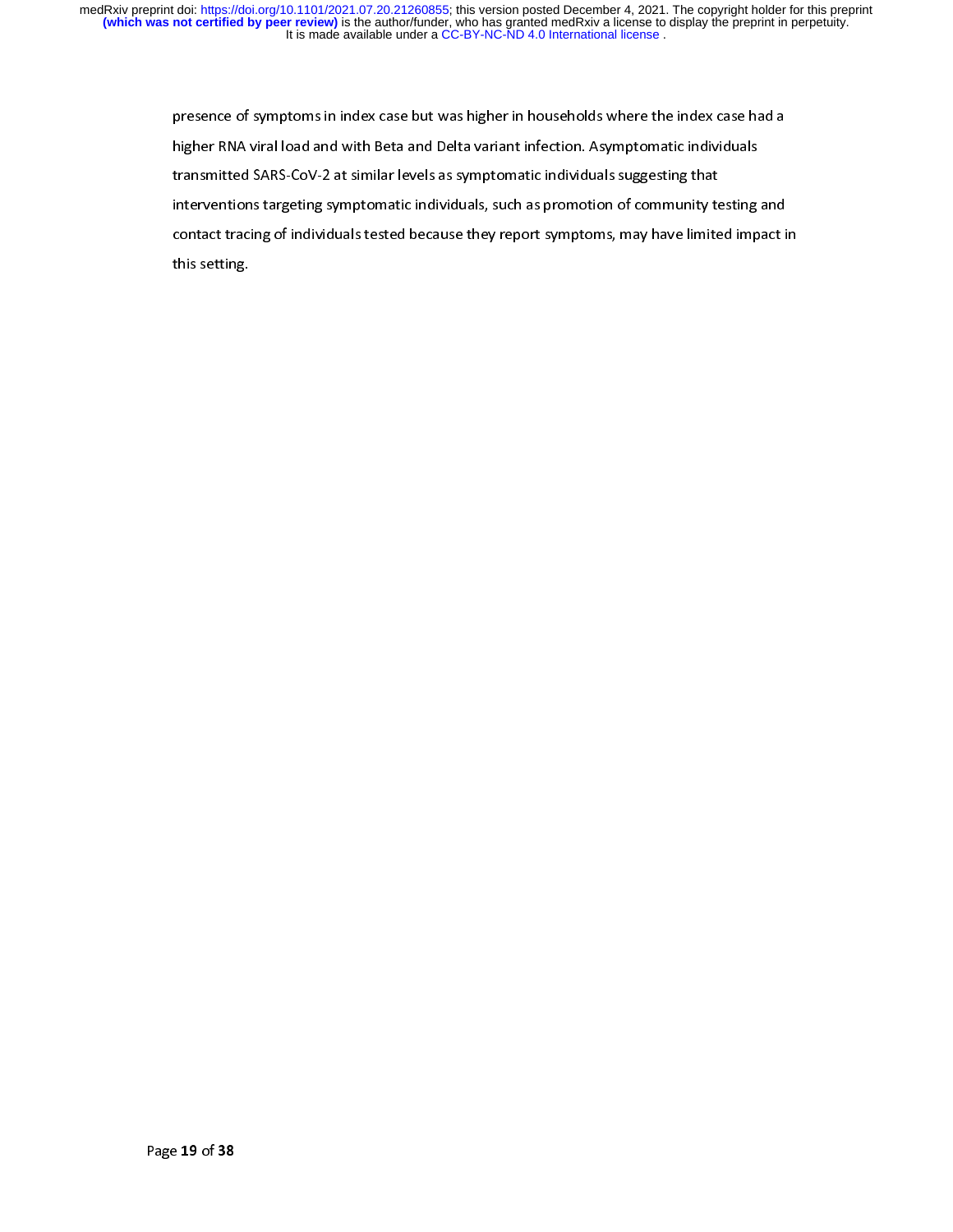## Acknowledgements

The authors would like to thank all the individuals who kindly agreed to participate in the study as well as the many field and laboratory staff who worked tirelessly to implement the study. The MRC/Wits Rural Public Health and Health Transitions Research Unit and Agincourt Health and Socio-Demographic Surveillance System, a node of the South African Population Research Infrastructure Network (SAPRIN), is supported by the Department of Science and Innovation, the University of the Witwatersrand, the Medical Research Council, South Africa, and the Wellcome Trust, UK (grants 058893/Z/99/A; 069683/Z/02/Z; 085477/Z/08/Z; 085477/B/08/Z).

## Author's contributions

Conception and design of study: CC, JK, AvG, MLM, NW, JM, NAM, KK, LL, ST Data collection and laboratory processing: CC, JK, AvG, MLM, NW, JNB, JM, MdP, MC, AB, NAM, KK, ST, LL, FW, JdT, FXG, FSD, TMK, ST Analysis and interpretation: CC, JK, AvG, MLM, NW, JNB, JM, MdP, MC, AB, NAM, KK, STo, LL, FW, JdT, FXG, FSD, TMK, KS, CV, ST

CC, JK, and ST accessed and verified the underlying data. CC and ST drafted the Article. All authors critically reviewed the Article. All authors had access to all the data reported in the study.

Funding. This work was supported by the National Institute for Communicable Diseases of the National Health Laboratory Service and the U.S. Centers for Disease Control and Prevention [cooperative agreement number: 6 U01IP001048-04-02] and Wellcome Trust (grant number 221003/Z/20/Z) in collaboration with the Foreign, Commonwealth and Development Office, United Kingdom.

Disclaimer. The findings and conclusions in this paper are those of the authors and do not necessarily represent the official position of the funding agencies.

#### Ethics

The PHIRST-C protocol was approved by the University of Witwatersrand Human Research Ethics Committee (Reference 150808) and the U.S. Centers for Disease Control and Prevention's Institutional Review Board relied on the local review (#6840). The protocol was registered on clinicaltrials.gov on 6 August 2015 and updated on 30 December 2020 (https://clinicaltrials.gov/ct2/show/NCT02519803).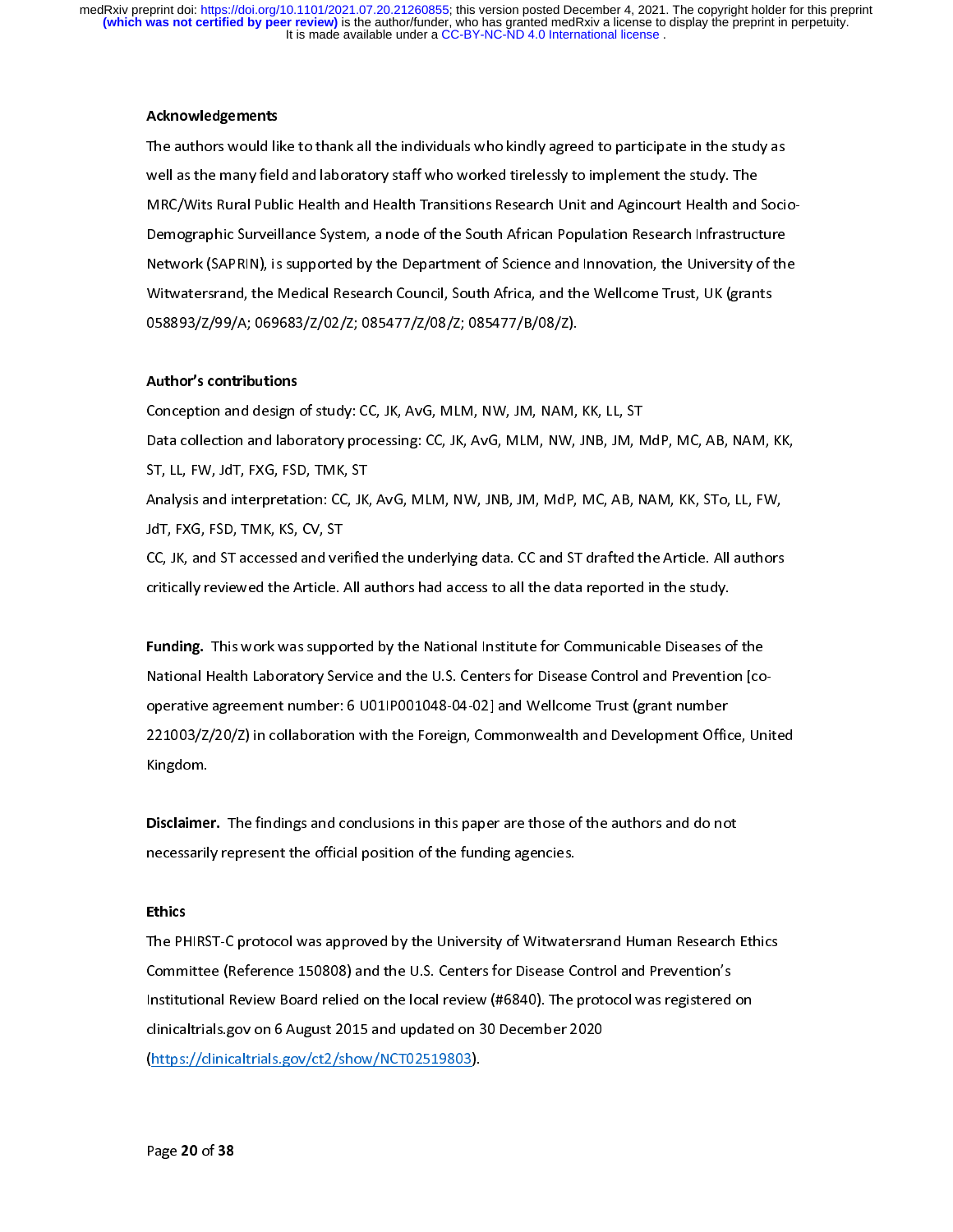# Potential conflicts of interest

CC has received grant support from Sanofi Pasteur, Advanced Vaccine Initiative, and payment of travel costs from Parexel. AvG has received grant support from Sanofi Pasteur, Pfizer related to pneumococcal vaccine, CDC and the Bill & Melinda Gates Foundation. NW report grants from Sanofi Pasteur and the Bill & Melinda Gates Foundation. NAM has received a grant to his institution from Pfizer to conduct research in patients with pneumonia and from Roche to collect specimens to assess a novel TB assay.

The full study protocol can be found on the National Institute for Communicable Diseases Website at the following link:

https://www.nicd.ac.za/centres/centre-for-respiratory-disease-and-meningitis/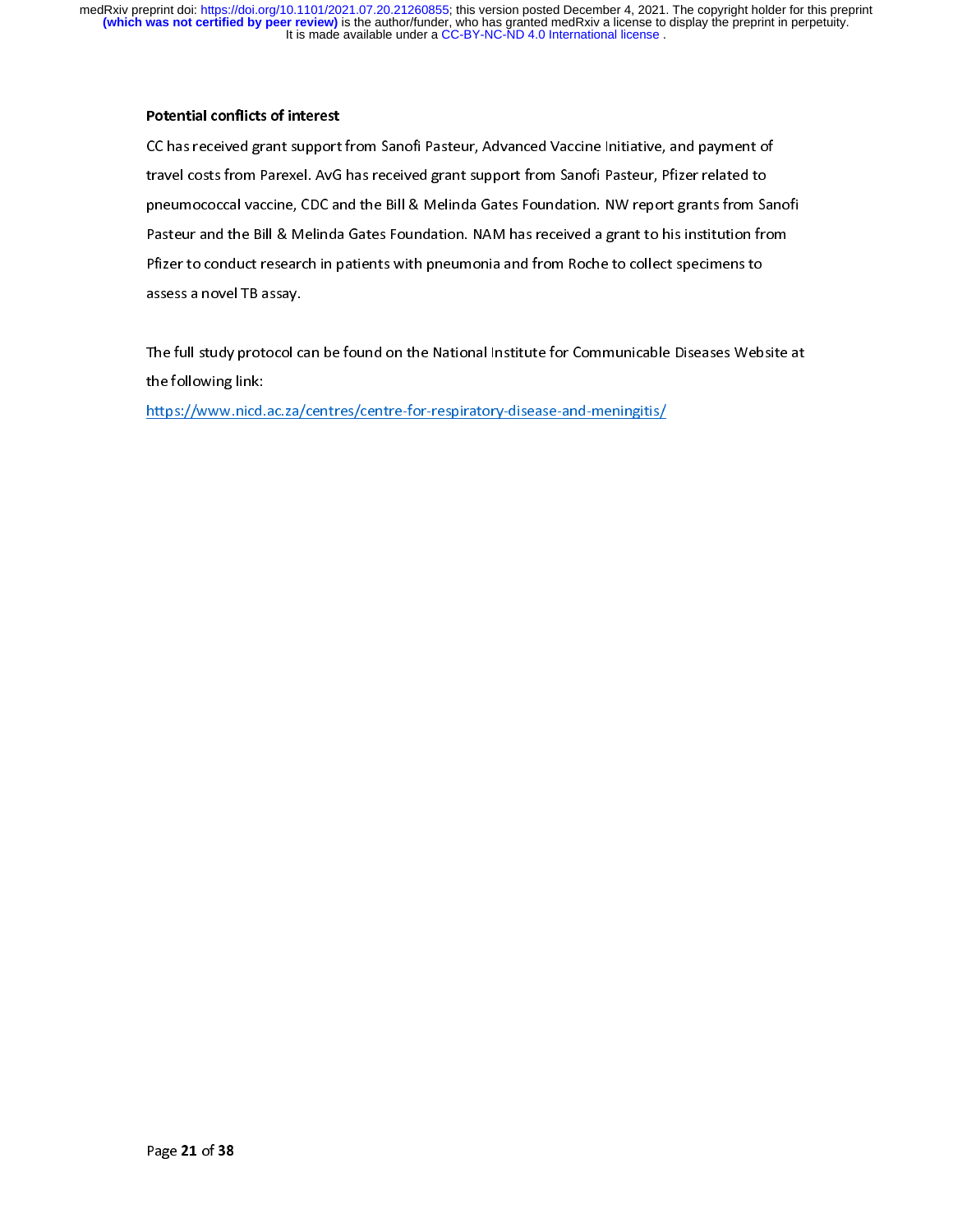## References

- 1. Hsiao M, Davies MA, Kalk E, et al. SARS-COV-2 SEROPREVALENCE IN THE CAPE TOWN METROPOLITAN SUB-DISTRICTS AFTER THE PEAK OF INFECTIONS. NICD Public Heal Surveill Bull. 2020;18(Supplementary Issue 5):2-9.
- 2. Arora RK, Joseph A, Van Wyk J, et al. SeroTracker: a global SARS-CoV-2 seroprevalence dashboard. Lancet Infect Dis. August 2020. doi:10.1016/S1473-3099(20)30631-9
- 3. Hallal PC, Hartwig FP, Horta BL, et al. SARS-CoV-2 antibody prevalence in Brazil: results from two successive nationwide serological household surveys. Lancet Glob Heal. 2020;8(11):e1390-e1398. doi:10.1016/S2214-109X(20)30387-9
- 4. Statistics South Africa, StatsSA. Statistical Release P0302: Mid-year population estimates 2020. Stats SA. 2020;(July):1-22. http://www.statssa.gov.za/publications/P0302/P03022017.pdf.
- 5. Simbayi L, Zuma K, Zungu N, et al. South African National HIV Prevalence, Incidence, Behaviour and Communication Survey, 2017. Cape Town, South Africa; 2017.
- 6. Government of South Africa. Regulations and guidelines coronavirus COVID-19. https://www.gov.za/covid-19/resources/regulations-and-guidelines-coronavirus-covid-19#. Published 2021.
- 7. Tegally H, Wilkinson E, Giovanetti M, et al. Emergence of a SARS-CoV-2 variant of concern with mutations in spike glycoprotein. Nature. March 2021. doi:10.1038/s41586-021-03402-9
- 8. Wibmer CK, Ayres F, Hermanus T, et al. SARS-CoV-2 501Y.V2 escapes neutralization by South African COVID-19 donor plasma. Nat Med. March 2021. doi:10.1038/s41591-021-01285-x
- 9. Tao K, Tzou PL, Nouhin J, et al. The biological and clinical significance of emerging SARS-CoV-2 variants. Nat Rev Genet. 2021;22(12):757-773. doi:10.1038/s41576-021-00408-x
- 10. Pearson C, Russell T, Davies N, et al. Estimates of Severity and Transmissibility of Novel South Africa SARS-CoV-2 Variant 501Y.V2.; 2021. https://cmmid.github.io/topics/covid19/sa-novelvariant.html.
- 11. Jassat W, Mudara C, Ozougwu L, Tempia S, Blumberg LH. Increased mortality among individuals hospitalised with COVID-19 during the second wave in South Africa. MedXRiV. 2021.
- 12. Lei H, Xu X, Xiao S, Wu X, Shu Y. Household transmission of COVID-19-a systematic review and meta-analysis. J Infect. 2020;81(6):979-997. doi:10.1016/j.jinf.2020.08.033
- 13. Meyerowitz EA, Richterman A, Gandhi RT, Sax PE. Transmission of SARS-CoV-2: A Review of Viral, Host, and Environmental Factors. Ann Intern Med. 2021;174(1):69-79. doi:10.7326/M20-5008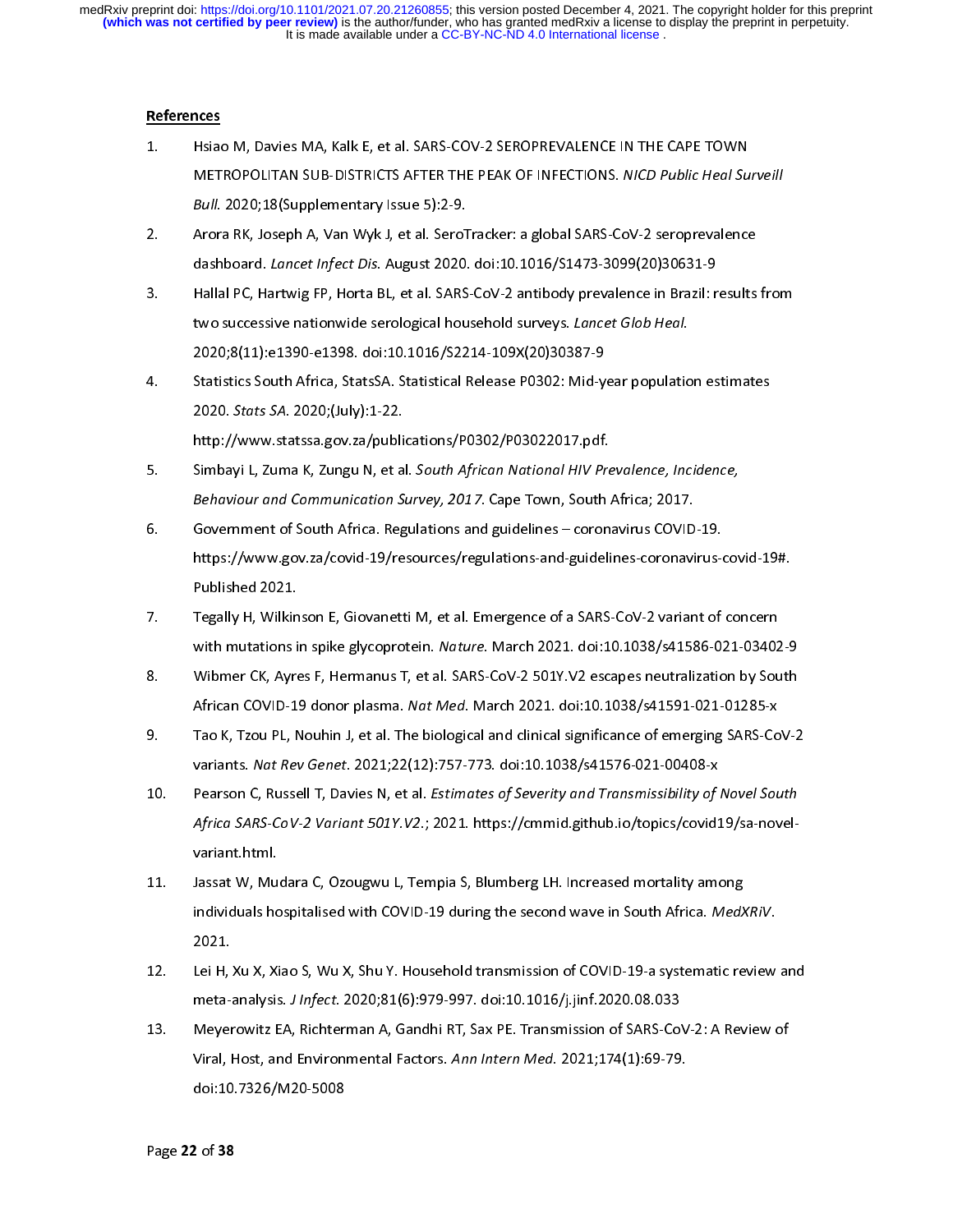- 14. Goldstein E, Lipsitch M, Cevik M. On the Effect of Age on the Transmission of SARS-CoV-2 in Households, Schools, and the Community. J Infect Dis. 2021;223(3):362-369. doi:10.1093/infdis/jiaa691
- 15. Poletti P, Tirani M, Cereda D, et al. Association of Age With Likelihood of Developing Symptoms and Critical Disease Among Close Contacts Exposed to Patients With Confirmed SARS-CoV-2 Infection in Italy. JAMA Netw open. 2021;4(3):e211085. doi:10.1001/jamanetworkopen.2021.1085
- 16. Cohen C, McMorrow ML, Martinson NA, et al. Cohort profile: A Prospective Household cohort study of Influenza, Respiratory syncytial virus and other respiratory pathogens community burden and Transmission dynamics in South Africa, 2016-2018. Influenza Other Respi Viruses. 2021;15(6):789-803. doi:10.1111/irv.12881
- 17. Cohen C, Kleynhans J, Moyes J, McMorrow ML, Treurnicht FK. Asymptomatic transmission and high community burden of seasonal influenza in an urban and a rural community in South Africa, 2017–18 (PHIRST): a population cohort study. Lancet Glob Heal. 2021;In press.
- 18. Kleynhans J, Wolter N, Tempia S, von Gottberg A, Bhiman JN. SARS-CoV-2 seroprevalence in a rural and urban community in South Africa, July 2020-February 2021: Implications for infection to hospitalisation and mortality ratios. Submitted. 2021.
- 19. Kahn K, Collinson MA, Xavier Gómez-olivé F, et al. Profile: Agincourt health and sociodemographic surveillance system. Int J Epidemiol. 2012;41(4):988-1001. doi:10.1093/ije/dys115
- 20. Garenne M, Collinson MA, Kabudula CW, Gómez-Olivé FX, Kahn K, Tollman S. Completeness of birth and death registration in a rural area of South Africa: the Agincourt health and demographic surveillance, 1992-2014. Glob Health Action. 2016;9(1):32795. doi:10.3402/gha.v9.32795
- 21. Harris PA, Taylor R, Minor BL, et al. The REDCap consortium: Building an international community of software platform partners. J Biomed Inform. 2019;95:103208. doi:10.1016/j.jbi.2019.103208
- 22. Kleynhans J, Tempia S, Wolter N, et al. SARS-CoV-2 Seroprevalence in a Rural and Urban Household Cohort during First and Second Waves of Infections, South Africa, July 2020-March 2021. Emerg Infect Dis. 2021;27(12). doi:10.3201/eid2712.211465
- 23. Rao SN, Manissero D, Steele VR, Pareja J. A Systematic Review of the Clinical Utility of Cycle Threshold Values in the Context of COVID-19. Infect Dis Ther. 2020;9(3):573-586. doi:10.1007/s40121-020-00324-3
- 24. World Health Organization. WHO Case Definitions of HIV. World Heal Organ. 2007.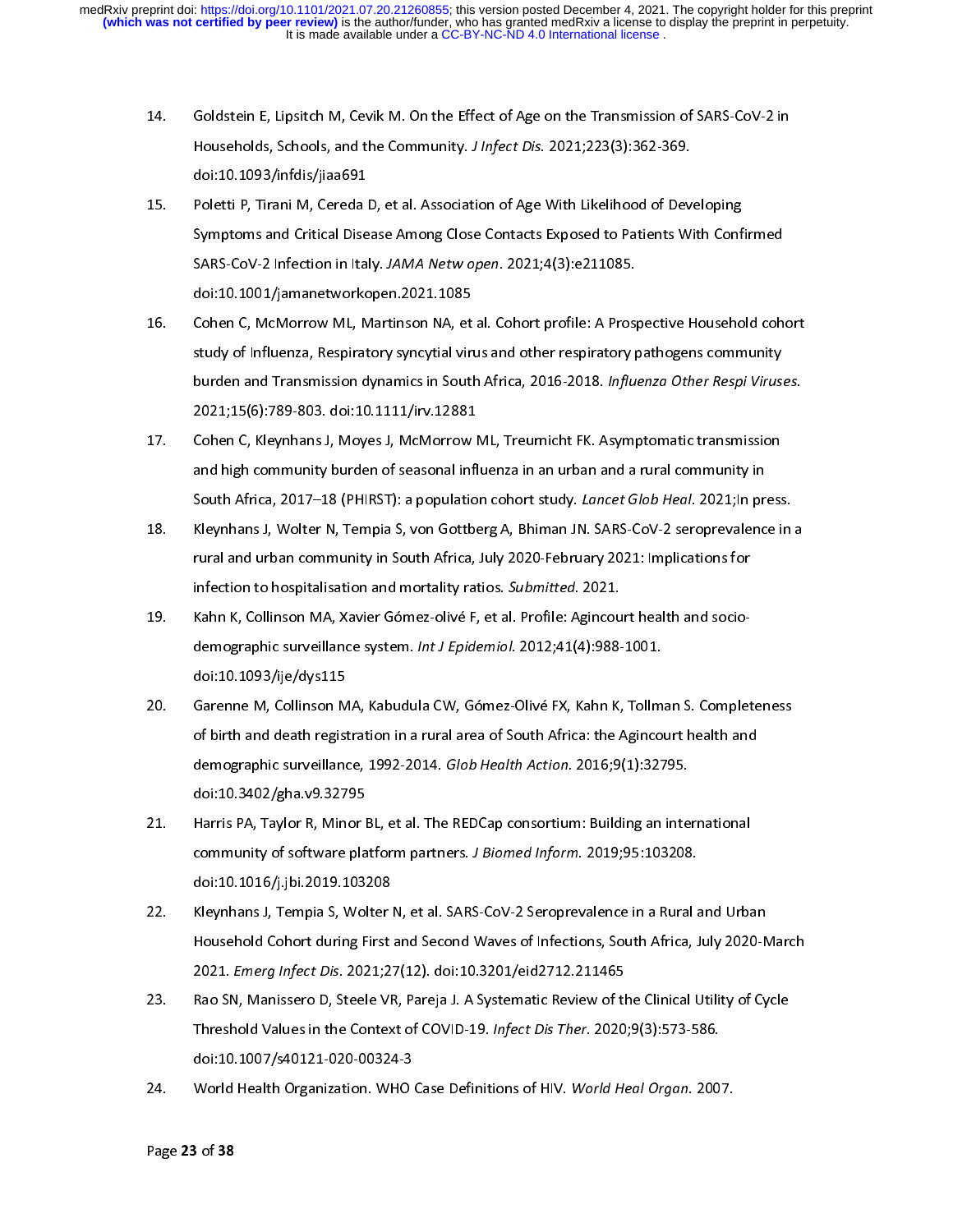- 25. Alene M, Yismaw L, Assemie MA, Ketema DB, Gietaneh W, Birhan TY. Serial interval and incubation period of COVID-19: a systematic review and meta-analysis. BMC Infect Dis. 2021;21(1):257. doi:10.1186/s12879-021-05950-x
- 26. Hadfield J, Megill C, Bell SM, et al. Nextstrain: real-time tracking of pathogen evolution. Bioinformatics. 2018;34(23):4121-4123. doi:10.1093/bioinformatics/bty407
- 27. Buitrago-Garcia D, Egli-Gany D, Counotte MJ, et al. Occurrence and transmission potential of asymptomatic and presymptomatic SARS-CoV-2 infections: A living systematic review and meta-analysis. PLoS Med. 2020;17(9):e1003346. doi:10.1371/journal.pmed.1003346
- 28. Thompson MG, Burgess JL, Naleway AL, et al. Prevention and Attenuation of Covid-19 with the BNT162b2 and mRNA-1273 Vaccines. N Engl J Med. 2021;385(4):320-329. doi:10.1056/NEJMoa2107058
- 29. Dawood FS, Porucznik CA, Veguilla V, et al. Incidence Rates, Household Infection Risk, and Clinical Characteristics of SARS-CoV-2 Infection Among Children and Adults in Utah and New York City, New York. JAMA Pediatr. October 2021. doi:10.1001/jamapediatrics.2021.4217
- 30. Dawood FS, Varner M, Tita A, et al. Incidence, Clinical Characteristics, and Risk Factors of SARS-CoV-2 Infection among Pregnant Individuals in the United States. Clin Infect Dis. August 2021. doi:10.1093/cid/ciab713
- 31. Madewell ZJ, Yang Y, Longini IM, Halloran ME, Dean NE. Factors Associated With Household Transmission of SARS-CoV-2: An Updated Systematic Review and Meta-analysis. JAMA Netw open. 2021;4(8):e2122240. doi:10.1001/jamanetworkopen.2021.22240
- 32. Liu Y, Yan L-M, Wan L, et al. Viral dynamics in mild and severe cases of COVID-19. Lancet Infect Dis. 2020;20(6):656-657. doi:10.1016/S1473-3099(20)30232-2
- 33. Marks M, Millat-Martinez P, Ouchi D, et al. Transmission of COVID-19 in 282 clusters in Catalonia, Spain: a cohort study. Lancet Infect Dis. February 2021. doi:10.1016/S1473-3099(20)30985-3
- 34. Allen H, Vusirikala A, Flannagan J, et al. Household transmission of COVID-19 cases associated with SARS-CoV-2 delta variant (B.1.617.2): national case-control study. Lancet Reg Heal Eur. October 2021:100252. doi:10.1016/j.lanepe.2021.100252
- 35. Zhu Y, Bloxham CJ, Hulme KD, et al. A meta-analysis on the role of children in SARS-CoV-2 in household transmission clusters. Clin Infect Dis. December 2020. doi:10.1093/cid/ciaa1825
- 36. Goldstein E, Lipsitch M, Cevik M. On the Effect of Age on the Transmission of SARS-CoV-2 in Households, Schools, and the Community. J Infect Dis. 2021;223(3):362-369. doi:10.1093/infdis/jiaa691
- 37. Viner RM, Mytton OT, Bonell C, et al. Susceptibility to SARS-CoV-2 Infection Among Children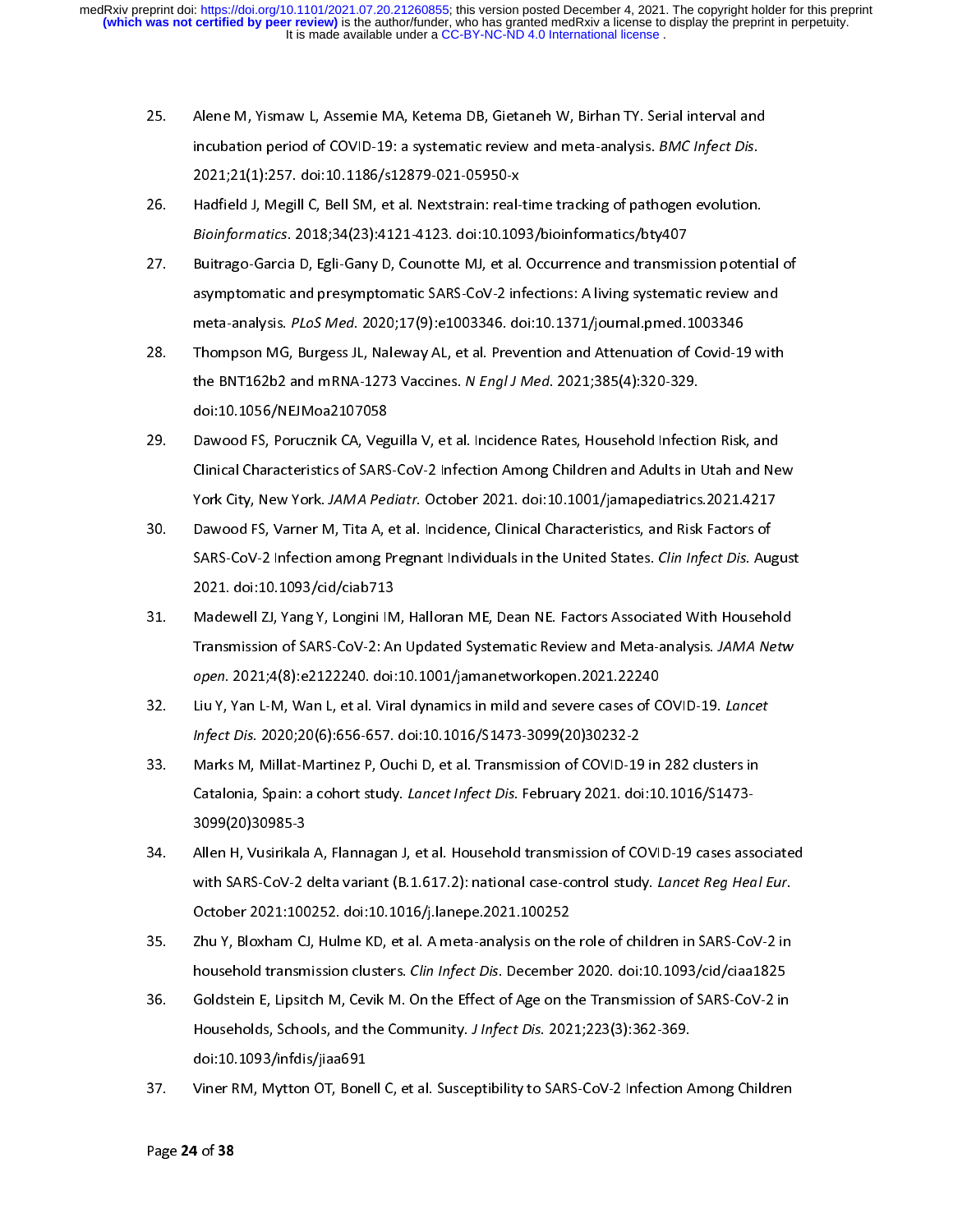and Adolescents Compared With Adults: A Systematic Review and Meta-analysis. JAMA Pediatr. 2021;175(2):143-156. doi:10.1001/jamapediatrics.2020.4573

- 38. Tönshoff B, Müller B, Elling R, et al. Prevalence of SARS-CoV-2 Infection in Children and Their Parents in Southwest Germany. JAMA Pediatr. January 2021. doi:10.1001/jamapediatrics.2021.0001
- 39. Madewell ZJ, Yang Y, Longini IM, Halloran ME, Dean NE. Household Transmission of SARS-CoV-2: A Systematic Review and Meta-analysis. JAMA Netw open. 2020;3(12):e2031756. doi:10.1001/jamanetworkopen.2020.31756
- 40. Twohig KA, Nyberg T, Zaidi A, et al. Hospital admission and emergency care attendance risk for SARS-CoV-2 delta (B.1.617.2) compared with alpha (B.1.1.7) variants of concern: a cohort study. Lancet Infect Dis. August 2021. doi:10.1016/S1473-3099(21)00475-8
- 41. The National Institute for Communicable Diseases of the National Health Laboratory S. Epidemiology and clinical characteristics of laboratory-confirmed COVID-19 among individuals aged <=19 years, South Africa, 1 March 2020-28 August 2021. Natl Inst Commun Dis. 2021. https://www.nicd.ac.za/wp-content/uploads/2021/09/COVID-19-in-childrensurveillance-report.pdf.
- 42. Meiring S, Tempia S, Bhiman JN, Buys A. Prolonged shedding of SARS-CoV-2 at low real-time RT-PCR cycle-threshold values amongst a subset of hospitalised immunocompromised persons living with HIV (PLHIV), South Africa. Submitted. 2021.
- 43. Boulle A, Davies M-A, Hussey H, et al. Risk factors for COVID-19 death in a population cohort study from the Western Cape Province, South Africa. Clin Infect Dis. August 2020. doi:10.1093/cid/ciaa1198
- 44. Jassat W, Mudara C, Ozougwu L, et al. Difference in mortality among individuals admitted to hospital with COVID-19 during the first and second waves in South Africa: a cohort study. Lancet Glob Heal. 2021;9(9):e1216-e1225. doi:10.1016/S2214-109X(21)00289-8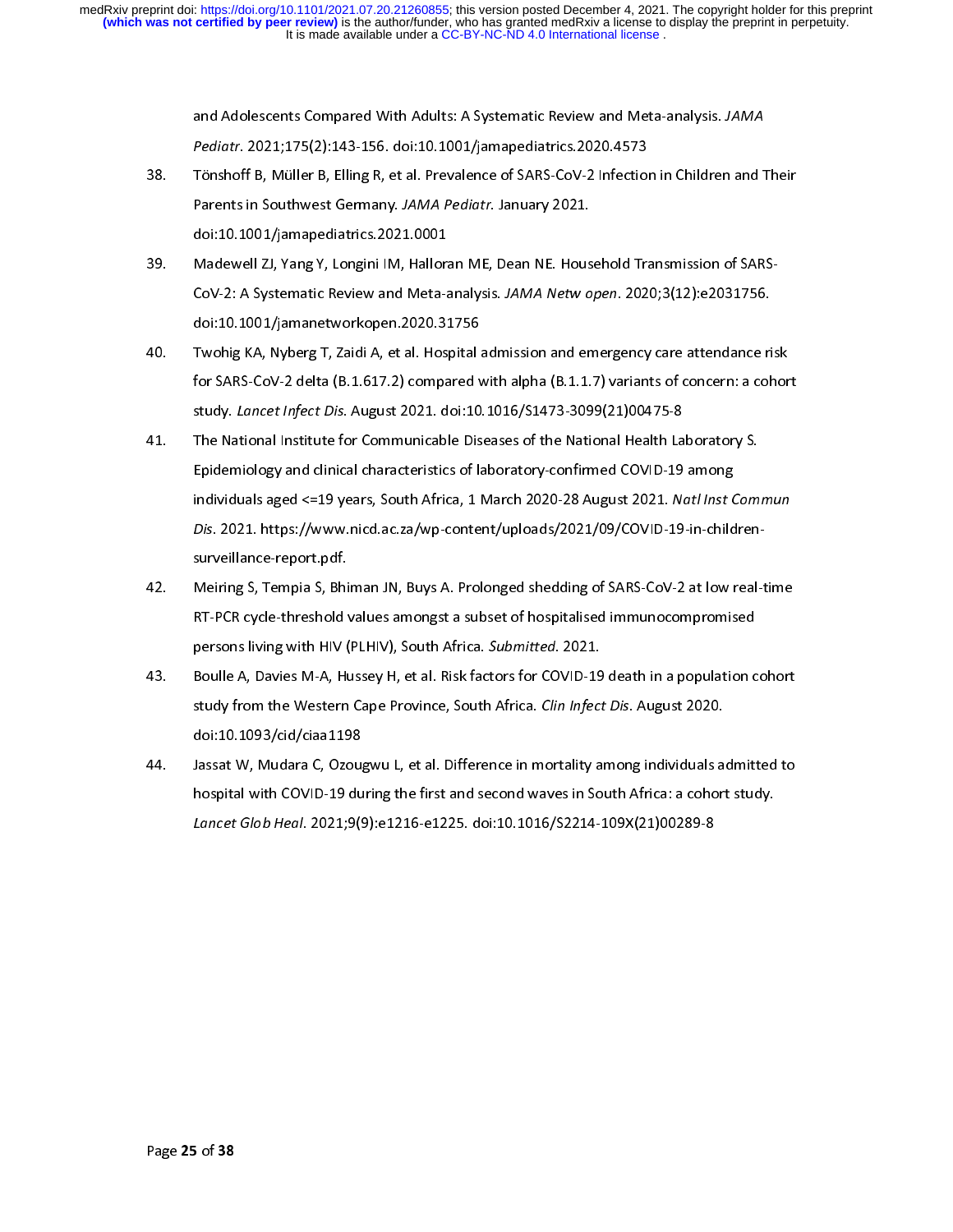# Tables and Figures

|                            |                  | SARS-CoV-2    | Univariate               | <b>Multivariable</b>      |
|----------------------------|------------------|---------------|--------------------------|---------------------------|
|                            |                  | infection     |                          |                           |
| Variable                   |                  | $n/N$ (%)     | RR <sup>e</sup> (95% CI) | aRR <sup>e</sup> (95% CI) |
| Site                       | Rural            | 368/643 (57)  | Reference                | Reference                 |
|                            | Urban            | 381/557 (68)  | $1.9(1.2-3.0)$           | $1.7(1.1-2.7)$            |
| Age group (years)          | $\leq$           | 75/154 (49)   | Reference                | Reference                 |
|                            | $5 - 12$         | 205/340 (60)  | $2.0(1.2-3.2)$           | 1.8(1.1.2.9)              |
|                            | 13-18            | 132/170 (78)  | $5.1(2.8-9.2)$           | 4.4(2.4.8.1)              |
|                            | 19 39            | 165/265 (62)  | $1.9(1.1-3.0)$           | $1.5(0.9-2.6)$            |
|                            | 40-59            | 115/168 (68)  | $2.7(1.5-4.7)$           | $2.1(0.9-4.2)$            |
|                            | $\geq 60$        | 57/103 (55)   | $1.5(0.8-2.8)$           | $1.2(0.6-2.4)$            |
| Sex                        | Female           | 454/717 (63)  | $1.1(0.8-1.5)$           |                           |
|                            | Male             | 295/483 (61)  | Reference                |                           |
| HIV and viral load         | Uninfected       | 608/971 (63)  | Reference                |                           |
| copies/ml <sup>ª</sup>     | Infected <400    | 87/136 (64)   | 1.1(0.7.1.7)             |                           |
|                            | Infected ≥400    | 22/31(71)     | $1.5(0.6-3.8)$           |                           |
|                            | HIV and/or viral | 32/62 (52)    | $0.5(0.3-1.1)$           |                           |
|                            | load unknown     |               |                          |                           |
| HIV and CD4+T              | Uninfected       | 608/971 (63)  | Reference                |                           |
| cell count/ml <sup>b</sup> | Infected ≥200    | 99/151 (66)   | $1.1(0.7-1.7)$           |                           |
|                            | Infected <200    | 8/14(57)      | $1.0(0.3-3.7)$           |                           |
|                            | HIV and/or CD4+  | 34/64 (53)    | $0.6(0.3 - 1.2)$         |                           |
|                            | unknown          |               |                          |                           |
| Other underlying           | Absent           | 672/1075 (63) | Reference                |                           |
| illness <sup>c</sup>       | Present          | 77/125 (62)   | $0.8(0.5-1.3)$           |                           |
| BMI <sup>d</sup>           | Underweight      | 55/85 (65)    | $1.3(0.7-2.3)$           | $1.1(0.6-2.1)$            |
|                            | Normal weight    | 371/642 (58)  | Reference                | Reference                 |
|                            | Overweight       | 150/219 (68)  | $1.7(1.1-2.5)$           | $1.6(1.1-2.6)$            |
|                            | Obese            | 171/252 (68)  | $1.5(1.0-2.1)$           | $1.4(0.9-2.2)$            |
| Number of                  | 3 <sub>5</sub>   | 311/511 (61)  | Reference                |                           |
| individuals in             | $6 - 10$         | 369/571 (65)  | $1.3(0.8-2.1)$           |                           |
| household                  | $\geq$ 11        | 69/118 (58)   | $1.0(0.3-2.9)$           |                           |
| Crowding (>2               | No               | 381/640 (60)  | Reference                |                           |
| people/sleeping            | Yes              | 368/560 (66)  | $1.5(0.9-2.4)$           |                           |
| room)                      |                  |               |                          |                           |

Table 1: Factors associated with cumulative incidence of severe acute respiratory syndrome coronavirus 2 (SARS-CoV-2) infection on real-time reverse transcription polymerase chain reaction (rRT-PCR) and/or serology in a rural and an urban community, South Africa, 2020-2021

HIV – Human immunodeficiency virus, BMI – Body mass index, RR – relative risk

Additional variables evaluated but not found to be significant on univariate or multivariable analysis: use of alcohol, current or previous smoking, current or previous tuberculosis, household income, fuel used for cooking, main water source.

a HIV data available for 1147 of 1200 (96%) individuals. Among 176 people living with HIV (PLHIV), 167 (95%) had available data on HIV viral load <sup>o</sup>Among 176 PLHIV, 165 (93%) had available data on CD4+ T cell count 'Self-reported history of asthma, lung disease, heart disease, stroke, spinal cord injury, epilepsy, organ transplant, immunosuppressive therapy, organ transplantation, cancer, liver disease, renal disease or diabetes  $^{\mathrm{o}}$ BMI=body mass index calculated using the formula (weight in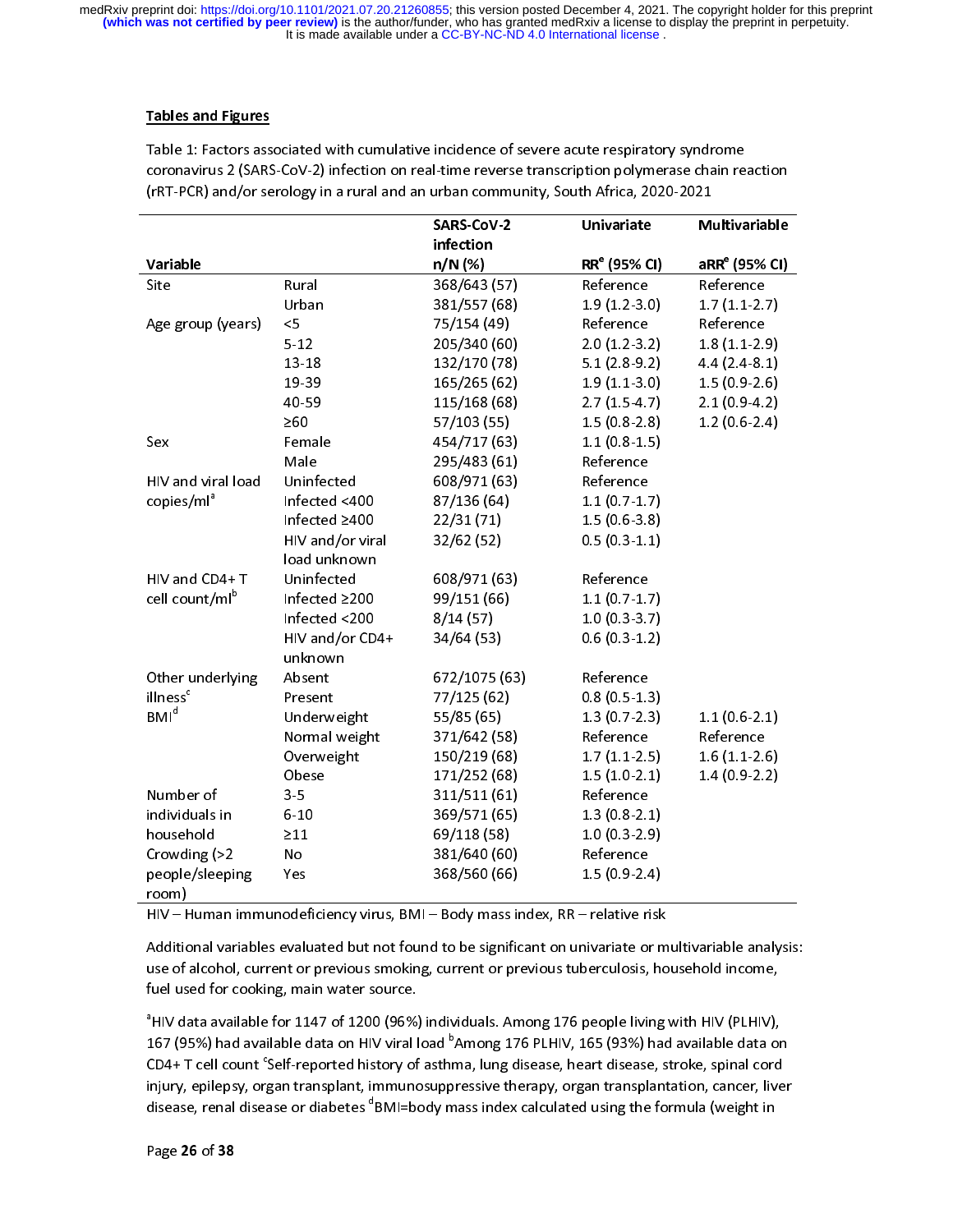kilograms)/(height in metres squared). We defined BMI categories as follows: underweight - age <18 years weight for age or BMI <-2 standard deviations of the World Health Organization (WHO) Child Growth Standards, age ≥18 years BMI <18.5kg/m2; overweight - age <18 years BMI >+1 and ≤+2 standard deviations of the WHO growth standards, age ≥18 years BMI ≥25 and <30kg/m2, obese – age <18 years BMI >+2 standard deviations of the WHO growth standards, age ≥18 years BMI ≥30 kg/m2 <code>"Estimated</code> using Poisson regression adjusted for clustering by site and household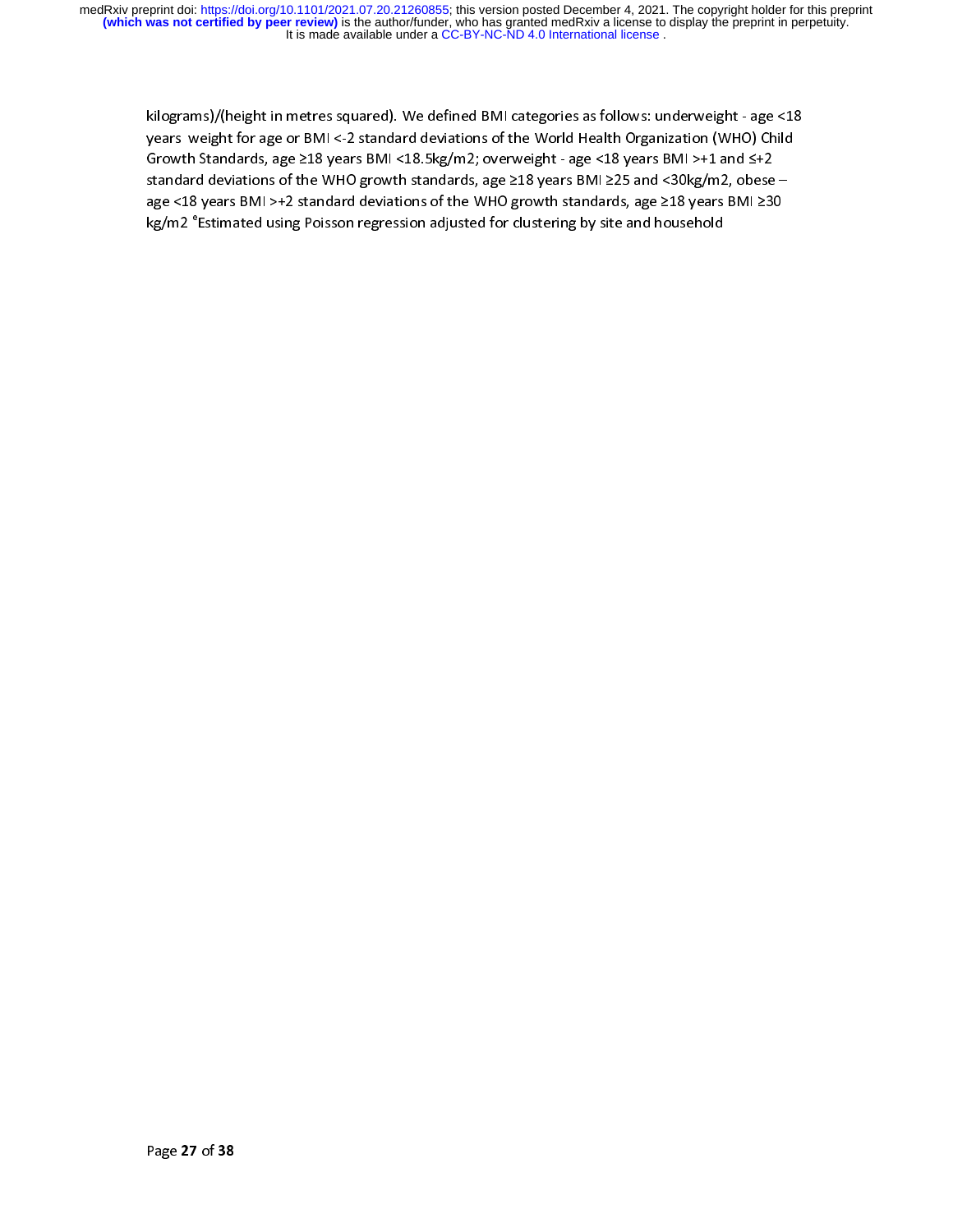| Variable                   |                  | Symptomatic illness<br>n/N (%) | Univariate<br>OR <sup>d</sup> (95% CI) | <b>Multivariable</b><br>$aORd$ (95% CI) |
|----------------------------|------------------|--------------------------------|----------------------------------------|-----------------------------------------|
| Age group (years)          | $\leq$           | 6/65(9)                        | $1.6(0.6-4.5)$                         | $2.0(0.7-5.8)$                          |
|                            | $5 - 12$         | 11/184(6)                      | Reference                              | Reference                               |
|                            | $13 - 18$        | 11/124(9)                      | $1.5(0.6-3.6)$                         | $1.9(0.8-4.7)$                          |
|                            | 19-39            | 26/152 (17)                    | 3.2(1.5.6.8)                           | $4.1(1.9-8.9)$                          |
|                            | 40-59            | 24/83 (30)                     | $6.4(3.0-13.9)$                        | $6.8(2.8-16.3)$                         |
|                            | >60              | 19/54 (35)                     | 8.5(3.7.19.5)                          | 12.5 (4.7-33.4)                         |
| Sex                        | Female           | 65/403 (16)                    | $1.3(0.8-2.1)$                         |                                         |
|                            | Male             | 32/259 (12)                    | Reference                              |                                         |
| HIV and viral load         | Uninfected       | 75/535 (14)                    | Reference                              | Reference                               |
| copies/ml <sup>e</sup>     | Infected <400    | 9/68(13)                       | $1.0(0.5-2.0)$                         | $0.5(0.2 - 1.1)$                        |
|                            | Infected ≥400    | 10/25(40)                      | $4.2(1.8-9.6)$                         | 3.3(1.3.8.4)                            |
|                            | HIV and/or viral | 3/34(9)                        | $0.6(0.2 - 2.0)$                       | $0.5(0.1-1.7)$                          |
|                            | load unknown     |                                |                                        |                                         |
| HIV and CD4+T              | Uninfected       | 75/535 (14)                    | Reference                              |                                         |
| cell count/ml <sup>e</sup> | Infected ≥200    | 16/83 (19)                     | $1.5(0.8-2.7)$                         |                                         |
|                            | Infected <200    | 3/8(38)                        | $3.7(0.9 - 16.0)$                      |                                         |
|                            | HIV and/or       | 3/36(8)                        | $0.6(0.2 - 1.9)$                       |                                         |
|                            | CD4+ unknown     |                                |                                        |                                         |
| Other underlying           | Absent           | 78/602 (13)                    | Reference                              |                                         |
| illness <sup>b</sup>       | Present          | 19/60 (32)                     | $3.1(1.6-5.3)$                         |                                         |
| BM <sup>c</sup>            | Underweight      | 4/53(8)                        | $0.7(0.3-2.2)$                         | $0.6(0.2 - 2.0)$                        |
|                            | Normal weight    | 34/341 (10)                    | Reference                              | Reference                               |
|                            | Overweight       | 22/124(18)                     | $1.9(1.1-3.5)$                         | $1.1(0.6-2.3)$                          |
|                            | Obese            | 37/141 (26)                    | 3.2(1.9.5.4)                           | $2.2(1.2-4.1)$                          |
| Duration of viral          | $\leq 4$         | 10/138(7)                      | Reference                              |                                         |
| RNA shedding               | >4               | 87/524 (17)                    | $2.5(1.3-5.0)$                         |                                         |
| (days)                     |                  |                                |                                        |                                         |
| Minimum Ct value           | ≤30              | 89/547 (16)                    | $2.6(1.2-5.5)$                         | $2.6(1.1-5.8)$                          |
|                            | >30              | 8/115(7)                       | Reference                              | Reference                               |
| Seropositive               | No               | 89/552 (16)                    | Reference                              | Reference                               |
| before the episode         | Yes              | 8/102(8)                       | $0.4(0.2-0.9)$                         | $0.4(0.2-0.9)$                          |
| SARS CoV-2                 | Unvaccinated     | 82/609 (13)                    | Reference                              | Reference                               |
| vaccine status             | Partially        | 4/9(44)                        | 5.1(1.4.19.5)                          | $0.9(0.2 - 4.1)$                        |
|                            | vaccinated       |                                |                                        |                                         |
|                            | Fully vaccinated | $11/44$ (25)                   | $2.1(1.1-4.4)$                         | $0.6(0.2 - 1.5)$                        |
| Epidemic wave              | 1                | 7/69(10)                       | Reference                              |                                         |
|                            | $\overline{2}$   | 43/269 (16)                    | $1.7(0.7-3.9)$                         |                                         |
|                            | 3                | 47/324 (15)                    | $1.5(0.6-3.4)$                         |                                         |
| Variant                    | Wild type        | 7/67(10)                       | Reference                              | Reference                               |
|                            | Beta             | 43/263 (16)                    | $1.7(0.7-3.9)$                         | 1.8(0.7.4.6)                            |
|                            | Alpha            | 0/7(0)                         | Not estimated                          | Not estimated                           |
|                            | Delta            | 47/325 (14)                    | $1.4(0.1-3.3)$                         | $2.6(1.1-6.6)$                          |

Table 2: Factors associated with symptomatic illness" among real-time reverse transcription polymerase chain reaction (rRT-PCR)-confirmed severe acute respiratory syndrome coronavirus 2 (SARS-CoV-2)-infected individuals in a rural and an urban community, South Africa, 2020-2021

OR – Odds ratio, a – adjusted, CI – confidence interval, HIV – Human immunodeficiency virus, Ct – cycle threshold, BMI – Body mass index, n- number, NE – not estimated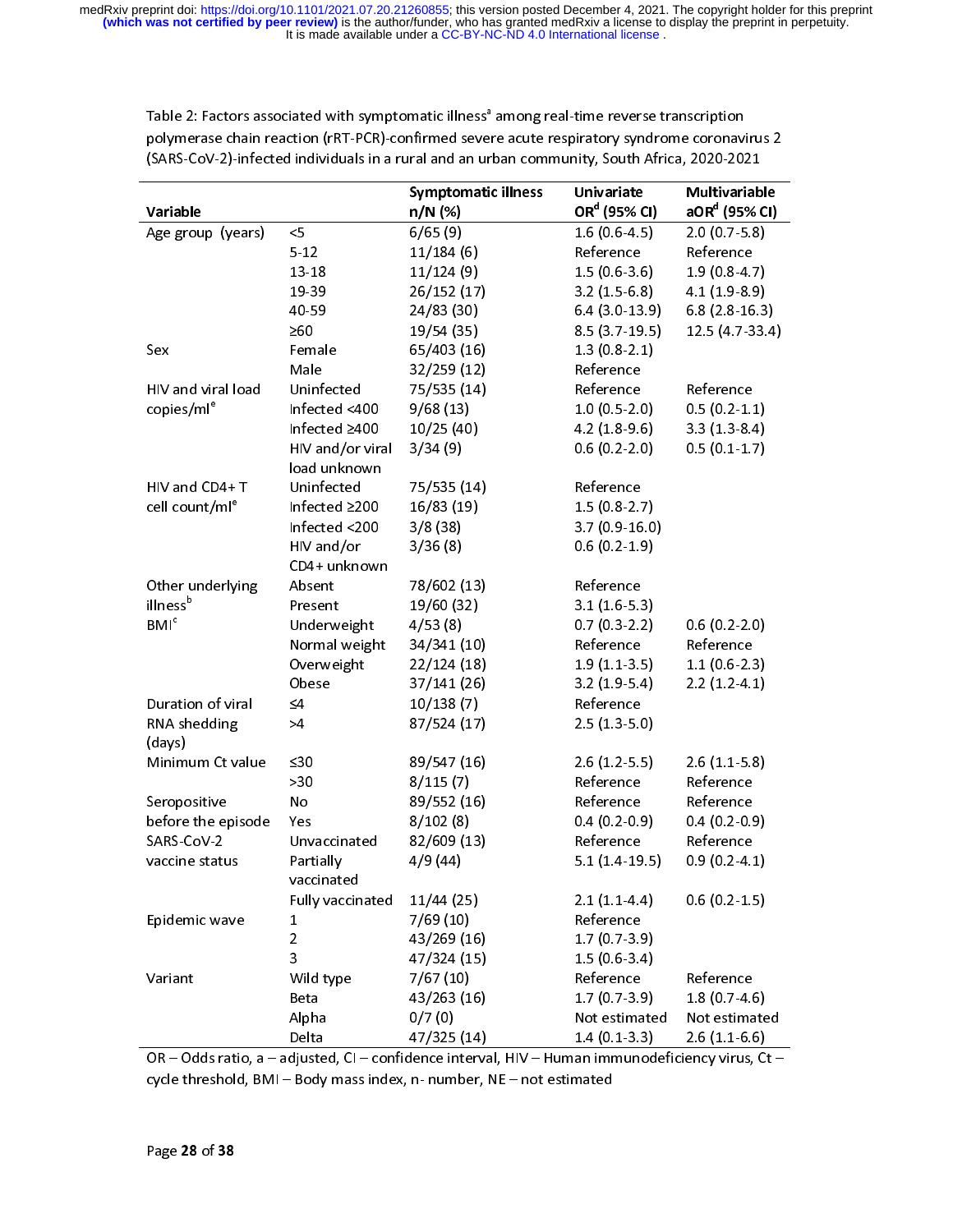ª≥1 symptom vs no symptom reported, analysis restricted to 662 episodes of PCR confirmed infection with onset >14 days after the start of follow up <sup>o</sup>Self-reported history of asthma, lung disease, heart disease, stroke, spinal cord injury, epilepsy, organ transplant, immunosuppressive therapy, organ transplantation, cancer, liver disease, renal disease or diabetes ʿBMI=body mass index calculated using the formula (weight in kilograms)/(height in metres squared). We defined BMI categories as follows: underweight - age <18 years weight for age or BMI <-2 standard deviations of the World Health Organization (WHO) Child Growth Standards, age ≥18 years BMI <18.5kg/m2; overweight - age <18 years BMI >+1 and ≤+2 standard deviations of the WHO growth standards, age ≥18 years BMI ≥25 and <30kg/m2, obese – age <18 years BMI >+2 standard deviations of the WHO growth standards, age ≥18 years BMI ≥30 kg/m2 °Estimated using logistic regression adjusted for clustering by site and household <sup>e</sup> HIV data available for 629 of 662 (95%) individuals eligible for this analysis. Among 94 PLHIV eligible for this analysis, 93 (99%) had available data on HIV viral load and 91 (97%) had available data on CD4+ T cell count.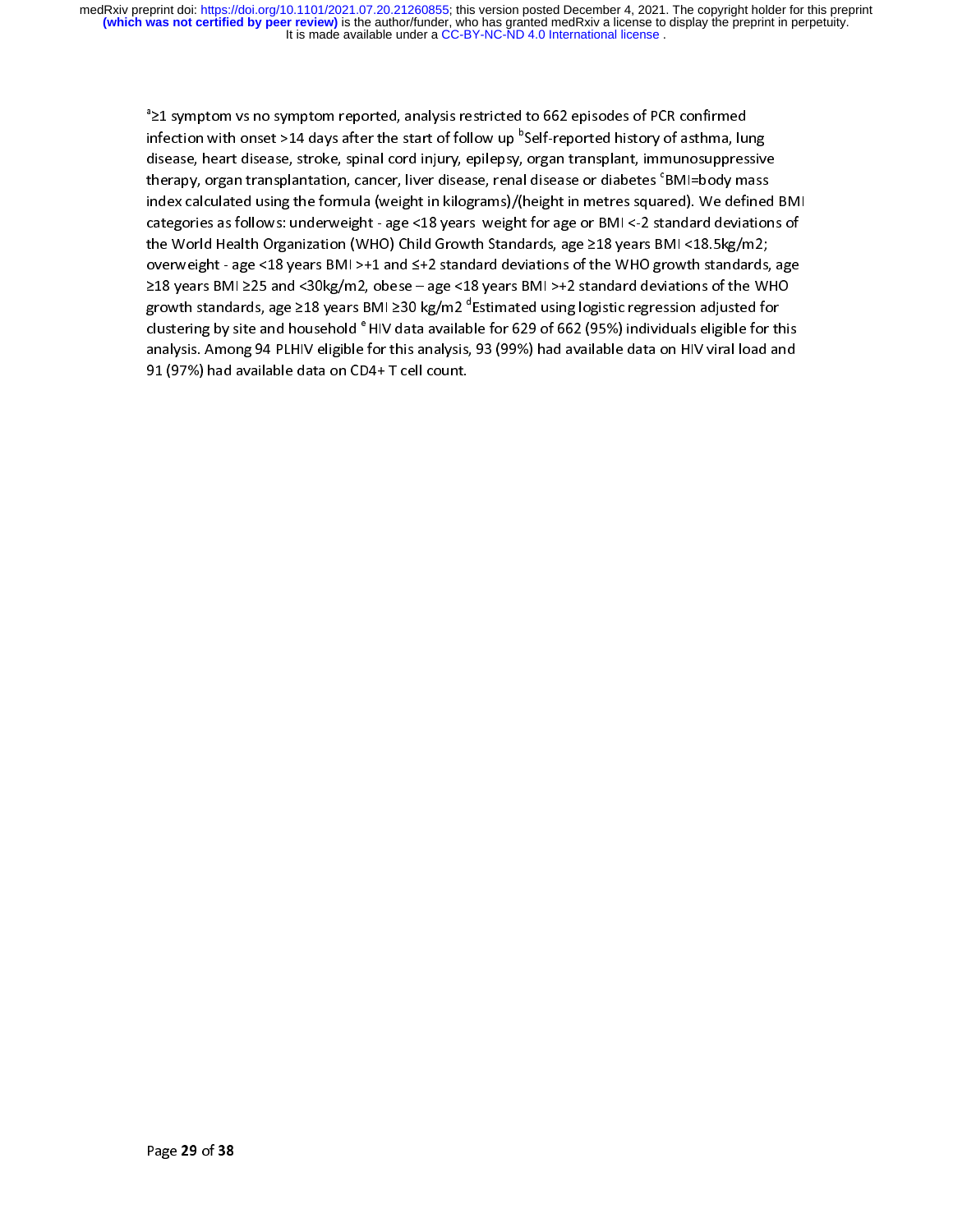|                        |                  | <b>Viral RNA shedding</b> | Univariate               | Multivariable             |
|------------------------|------------------|---------------------------|--------------------------|---------------------------|
|                        |                  | duration (days)           |                          |                           |
| Variable               |                  | <b>Mean±SD (Range)</b>    | HR <sup>c</sup> (95% CI) | aHR <sup>c</sup> (95% CI) |
| Age group (years)      | <5               | $11.6 \pm 6.8$ (4-35)     | Reference                |                           |
|                        | 5.12             | $10.9 + 7.4(4.52)$        | $1.1(0.8-1.4)$           |                           |
|                        | 13 18            | $11.5 \pm 7.8$ (4-60)     | $1.0(0.7-1.3)$           |                           |
|                        | 19 39            | 11.8±12.7 (4-137)         | $0.8(0.6-0.9)$           |                           |
|                        | 40-59            | $11.8 \pm 7.1$ (4-43)     | $1.0(0.7-1.3)$           |                           |
|                        | $\geq 60$        | 13.2±9.0 (4-52)           | 0.7(0.5.0.9)             |                           |
| Sex                    | Female           | 12.2±10.1 (4-137)         | $0.8(0.7-0.9)$           |                           |
|                        | Male             | $10.6 \pm 6.7$ (4-52)     | Reference                |                           |
| HIV and viral load     | Uninfected       | $11.3 \pm 7.5$ (4-60)     | Reference                | Reference                 |
| copies/ml <sup>d</sup> | Infected <400    | $11.7\pm7.3(4.52)$        | $1.0(0.7-1.2)$           | $0.9(0.7-1.1)$            |
|                        | Infected ≥400    | 18.5±26.6 (4-137)         | $0.3(0.2-0.5)$           | $0.4(0.3-0.6)$            |
|                        | HIV and/or viral | $8.9 \pm 5.6$ (4-33)      | $1.5(1.1-2.2)$           | $1.3(0.9-1.9)$            |
|                        | load unknown     |                           |                          |                           |
| HIV and CD4+T          | Uninfected       | $11.3 \pm 7.5$ (4-60)     | Reference                |                           |
| cell count/mld         | Infected ≥200    | $11.9\pm8.4(4.52)$        | $0.9(0.7-1.1)$           |                           |
|                        | Infected <200    | 30.2±43.5 (4-137)         | 0.1(0.1.0.3)             |                           |
|                        | HIV and/or       | $9.2(4-33)$               | $1.5(1.1-2.1)$           |                           |
|                        | CD4+ unknown     |                           |                          |                           |
| Other underlying       | Absent           | 11.6±9.1 (4-137)          | Reference                |                           |
| illness                | Present          | 12.0±7.0 (4-34)           | $1.0(0.8-1.4)$           |                           |
| <b>BMI</b> b           | Underweight      | $12.9 \pm 10.8$ (4-60)    | $0.8(0.6-1.1)$           |                           |
|                        | Normal weight    | $11.2 \pm 9.6$ (4-137)    | Reference                |                           |
|                        | Overweight       | $12.3 \pm 7.6$ (4-46)     | $1.0(0.8-1.2)$           |                           |
|                        | Obese            | $11.6 \pm 7.5$ (4-43)     | $1.0(0.8-1.2)$           |                           |
| Symptoms               | Absent           | $11.0 \pm 7.5$ (4-60)     | Reference                | Reference                 |
|                        | Present          | 14.8±14.7 (4-137)         | $0.6(0.5-0.7)$           | $0.7(0.6-0.9)$            |
| Minimum Ct value       | ≤30              | 12.8±9.3 (4-137)          | $0.3(0.3-0.4)$           | 0.3(0.3.04)               |
|                        | >30              | $6.0 \pm 4.3$ (4-28)      | Reference                | Reference                 |
| Seropositive           | No               | $12.3 \pm 9.3$ (4-137)    | Reference                | Reference                 |
| before episode         | Yes              | $7.9 \pm 5.5$ (4-36)      | $2.0(1.6-2.5)$           | 1.3(1.1.1.7)              |
| SARS-CoV-2             | Unvaccinated     | 11.5±9.1 (4-137)          | Reference                |                           |
| vaccine status         | Partially        | 15.3±7.9 (4-29)           | $0.7(0.4-1.4)$           |                           |
|                        | vaccinated       |                           |                          |                           |
|                        | Fully vaccinated | $12.1 \pm 6.7 (4.31)$     | 1.0(0.7.1.3)             |                           |
| Variant                | Wild type        | $10.8 \pm 7.5(4-43)$      | Reference                | Reference                 |
|                        | Beta             | 13.0±11.5 (4-137)         | $0.7(0.5-0.9)$           | $1.0(0.5-2.2)$            |
|                        | Alpha            | 12.0±7.7 (4-22)           | $0.9(0.4-1.9)$           | $0.8(0.6 - 1.1)$          |
|                        | Delta            | $10.6 \pm 6.5$ (4-52)     | $1.1(0.8-1.4)$           | $1.1(0.8-1.5)$            |

Table 3: Factors associated with duration of severe acute respiratory syndrome coronavirus 2 (SARS-CoV-2) viral RNA positivity in a rural and an urban community, South Africa, 2020-2021<sup>a</sup>

SD – Standard deviation, HR – Hazard ratio, CI – confidence interval, Ct – cycle threshold, HIV – Human immunodeficiency virus, BMI – Body mass index, Ct – cycle threshold, rRT-PCR – real-time reverse transcription polymerase chain reaction

a Estimated using Weibull accelerated failure time regression adjusted for clustering by site and household. Hazard ration <1 corresponds to prolonged duration of viral RNA shedding. Samples were collected at 3 to 4 day intervals hence values of 4 days represent a single positive swab. Analysis restricted to 662 episodes of PCR confirmed infection with onset >14 days after the start of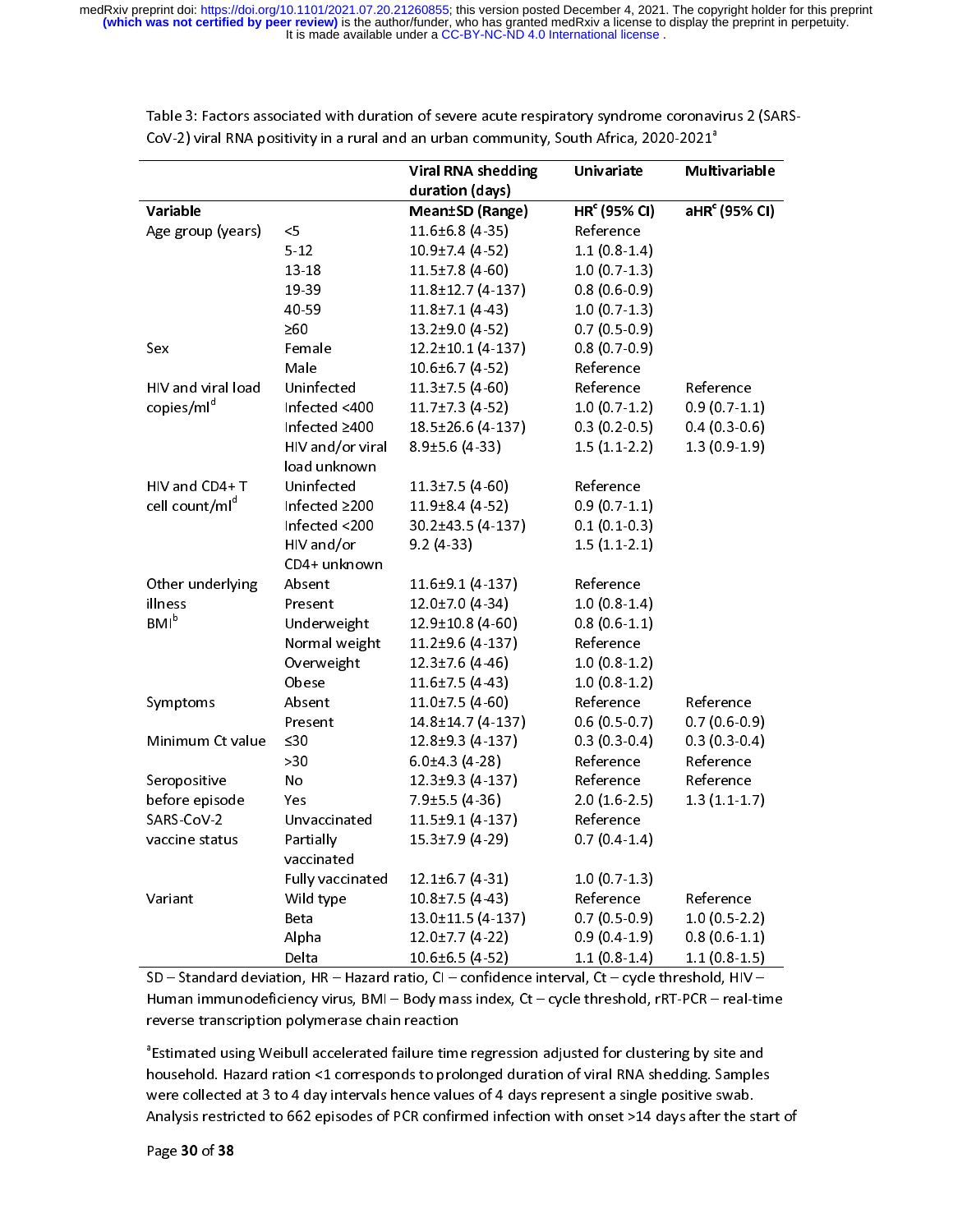follow up <code>°BMI=body</code> mass index calculated using the formula (weight in kilograms)/(height in metres squared). We defined BMI categories as follows: underweight - age <18 years weight for age or BMI <-2 standard deviations of the World Health Organization (WHO) Child Growth Standards, age ≥18 years BMI <18.5kg/m2; overweight - age <18 years BMI >+1 and ≤+2 standard deviations of the WHO growth standards, age ≥18 years BMI ≥25 and <30kg/m2, obese – age <18 years BMI >+2 standard deviations of the WHO growth standards, age ≥18 years BMI ≥30 kg/m2 °Estimated using Weibull accelerated failure time regression adjusted for clustering by site and household <sup>d</sup> HIV data available for 629 of 662 (95%) of individuals eligible for this analysis. Among 94 PLHIV eligible for this analysis, 93 (99%) had available data on HIV viral load and 91 (97%) had available data on CD4+ T cell count.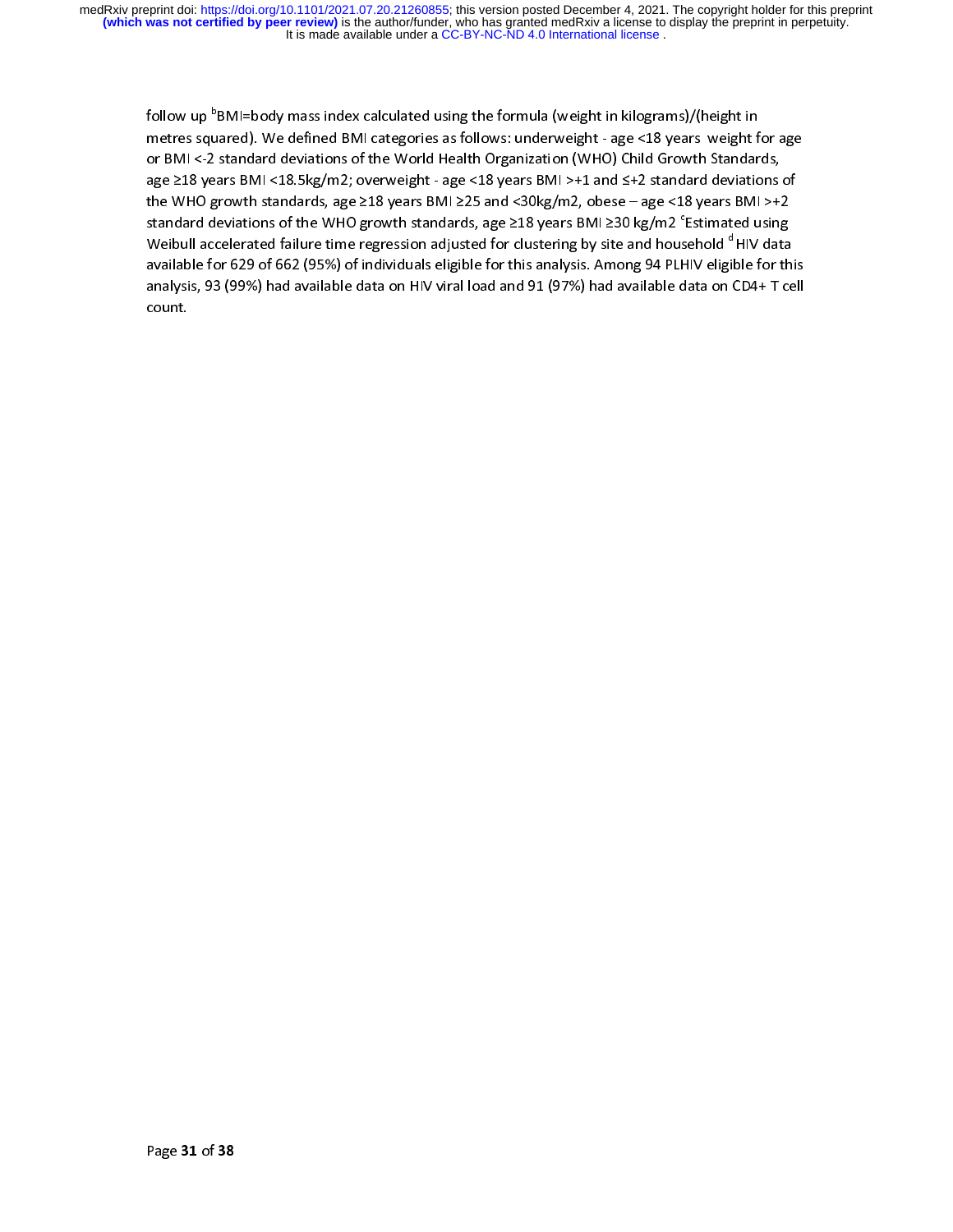|                        |                                                 | <b>HCIR</b>  | Univariate               | Multivariable             |
|------------------------|-------------------------------------------------|--------------|--------------------------|---------------------------|
| Variable               |                                                 | n/N (%)      | OR <sup>e</sup> (95% CI) | aOR <sup>e</sup> (95% CI) |
|                        | <b>Characteristics of the index</b>             |              |                          |                           |
| case                   |                                                 |              |                          |                           |
| Age group              | $<$ 5                                           | 18/54 (33)   | $7.5(2.0-27.9)$          | 5.2(0.3.21.7)             |
| (years)                | $5 - 12$                                        | 47/187 (25)  | $3.0(1.1-8.9)$           | $1.8(0.6-6.1)$            |
|                        | 13-18                                           | 50/182 (27)  | $2.5(0.9 - 7.5)$         | $1.8(0.6-5.8)$            |
|                        | 19 39                                           | 48/247 (19)  | $2.4(0.8-6.9)$           | 2.2(0.7.7.1)              |
|                        | 40-59                                           | 42/117 (36)  | $6.5(2.0-20.9)$          | $4.6(1.3-16.3)$           |
|                        | $\geq 60$                                       | 8/69(12)     | Reference                | Reference                 |
| Sex                    | Female                                          | 141/505 (28) | $2.0(1.2-3.3)$           | $2.1(1.2-3.6)$            |
|                        | Male                                            | 72/351 (21)  | Reference                | Reference                 |
| HIV and                | Uninfected                                      | 169/683 (25) | Reference                |                           |
| viral load             | Infected <400                                   | 32/107 (30)  | $1.1(0.6-2.2)$           |                           |
| copies/ml <sup>c</sup> | Infected ≥400                                   | 5/27(19)     | $0.7(0.2 - 2.8)$         |                           |
|                        | HIV and/or viral                                | 7/39(18)     | $0.9(0.3-3.2)$           |                           |
|                        | load unknown                                    |              |                          |                           |
| HIV and                | Uninfected                                      | 169/683 (25) | Reference                |                           |
| CD4+T cell             | Infected ≥200                                   | 31/115 (27)  | 1.0(0.5.1.9)             |                           |
| count/ml <sup>c</sup>  | Infected <200                                   | 5/15(33)     | $1.2(0.2-6.3)$           |                           |
|                        | HIV and/or                                      | 8/43(19)     | $0.9(0.3-3.0)$           |                           |
|                        | CD4+ unknown                                    |              |                          |                           |
| BM <sup>b</sup>        | Underweight                                     | 19/66 (29)   | $1.0(0.4 - 2.4)$         |                           |
|                        | Normal weight                                   | 101/431 (23) | Reference                |                           |
|                        | Overweight                                      | 38/173 (22)  | $0.9(0.5-1.8)$           |                           |
|                        | Obese                                           | 55/186 (30)  | $1.9(1.1-3.4)$           |                           |
| Symptoms               | Absent                                          | 195/775 (25) | Reference                |                           |
|                        | Present                                         | 21/110 (19)  | $0.9(0.4-1.7)$           |                           |
| Duration of            | $\leq 4$                                        | 16/171(9)    | Reference                |                           |
| viral RNA              | >4                                              | 200/714 (28) | $4.3(2.2-8.6)$           |                           |
| shedding               |                                                 |              |                          |                           |
| (days)                 |                                                 |              |                          |                           |
| Minimum Ct             | ≤30                                             | 200/720 (28) | 3.6(1.7.7.6)             | $3.9(1.7-8.8)$            |
| value                  | >30                                             | 16/146 (11)  | Reference                | Reference                 |
| Epidemic               | 1                                               | 17/162 (10)  | Reference                |                           |
| wave                   | 2                                               | 74/350 (21)  | $2.4(1.1-5.2)$           |                           |
|                        | 3                                               | 125/373 (34) | 8.9 (4.0-19.9)           |                           |
| Variant                | Wild type                                       | 16/153 (10)  | Reference                | Reference                 |
|                        | Beta                                            | 81/366 (22)  | 14.6 (0.6-352.3)         | $4.2(1.7-10.1)$           |
|                        | Alpha                                           | 4/7(57)      | $2.7(1.2-6.0)$           | 14 9 (0.7 324.7)          |
|                        | Delta                                           | 115/359 (32) | 9.5(4.1.21.8)            | 14.6 (5.7-37.5)           |
| Site                   | Rural                                           | 106/517 (21) | Reference                | Reference                 |
|                        | Urban                                           | 107/339 (32) | $1.6(0.9-2.9)$           | $2.0(1.1-3.9)$            |
|                        | <b>Characteristics of the household contact</b> |              |                          |                           |
| Age group              | $<$ 5                                           | 26/112 (23)  | 1.4(0.72.8)              | 1.3(0.627)                |
| (years)                | $5 - 12$                                        | 73/277 (26)  | 1.9(1.1.3.5)             | 2.0(1.1.3.8)              |
|                        | 13-18                                           | 39/118 (33)  | $2.8(1.4-5.5)$           | 3.2(1.5.6.8)              |
|                        | 19-39                                           | 31/170 (18)  | Reference                | Reference                 |

Table 4: Factors associated with household cumulative infection risk (HCIR)<sup>a</sup> in a rural and an urban community, South Africa, 2020-2021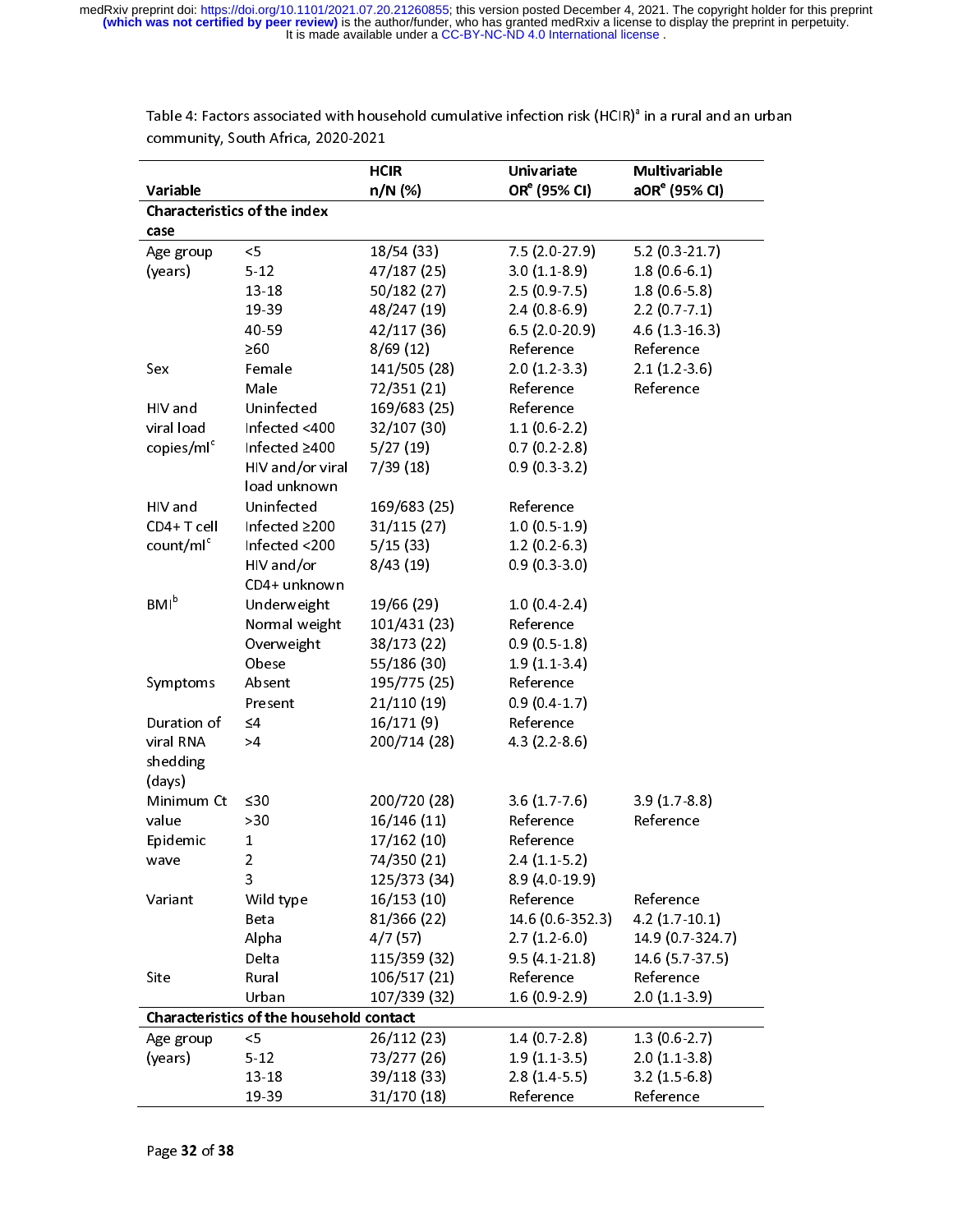|                        | 40 59               | 25/97(26)    | $1.7(0.8-3.5)$   | $2.1(0.9-4.7)$ |
|------------------------|---------------------|--------------|------------------|----------------|
|                        | $\geq 60$           | 19/82 (23)   | $1.4(0.6-3.1)$   | 1.6(0.7.3.8)   |
| Sex                    | Female              | 130/503 (26) | $1.3(0.9-1.9)$   |                |
|                        | Male                | 83/353 (24)  | Reference        |                |
| HIV and                | Uninfected          | 179/711 (25) | Reference        |                |
| viral load             | Infected $<$ 400    | 17/83 (20)   | $0.8(0.4-1.5)$   |                |
| copies/ml <sup>d</sup> | Infected $\geq 400$ | 9/22(41)     | $1.9(0.6-5.9)$   |                |
|                        | HIV and/or viral    | 8/40(20)     | $0.6(0.2 - 1.6)$ |                |
|                        | load unknown        |              |                  |                |
| HIV and                | Uninfected          | 179/711 (25) | Reference        |                |
| $CD4+Teel$             | Infected $\geq$ 200 | 25/97(26)    | $1.0(0.5-1.8)$   |                |
| count/ml <sup>d</sup>  | Infected $<$ 200    | 1/8(13)      | $0.6(0.1-6.5)$   |                |
|                        | HIV and/or          | 8/40(20)     | $0.6(0.2 - 1.6)$ |                |
|                        | CD4+ unknown        |              |                  |                |
| Other                  | Absent              | 194/765 (25) | Reference        |                |
| underlying             | Present             | 19/91(21)    | $0.7(0.4-1.3)$   |                |
| illness                |                     |              |                  |                |

CI - confidence interval, HIV – Human immunodeficiency virus, BMI – Body mass index, Ct – Cycle threshold, rRT-PCR – real-time reverse transcription polymerase chain reaction

Additional factors evaluated but not found to be statistically significant include underlying tuberculosis of index or household contact, BMI of contact, alcohol or smoking of index or contact, SARS-CoV-2 vaccination status of index or contact, fuel used for cooking, water source for handwashing, number of people in household and crowding.

a HCIR was defined as the probability of secondary infections within a household following SARS-CoV-2 introduction and estimated by dividing the number of subsequent individuals with confirmed infection within a household cluster following SARS-CoV-2 introduction by the number of susceptible (no previous infection on rRT-PCR or serology) household members. An rRT-PCR-confirmed household cluster was composed of all rRT-PCR-confirmed infection episodes within a household within an interval between the rRT-PCR positive tests of any infection episode pairs of <14 days.  $\mathrm{^{6}BM}$ I=body mass index calculated using the formula (weight in kilograms)/(height in metres squared). We defined BMI categories as follows: underweight - age <18 years weight for age or BMI <-2 standard deviations of the World Health Organization (WHO) Child Growth Standards, age ≥18 years BMI <18.5kg/m2; overweight - age <18 years BMI >+1 and ≤+2 standard deviations of the WHO growth standards, age ≥18 years BMI ≥25 and <30kg/m2, obese – age <18 years BMI >+2 standard deviations of the WHO growth standards, age ≥18 years BMI ≥30 kg/m2 <code>'HIV</code> data available for 1401 of 1730 (81%) of index case individuals eligible for this analysis. Among 226 index case PLHIV eligible for this analysis, 224 (99%) had available data on HIV viral load and 219 (97%) had available data on CD4+ T cell count  $d$  HIV data available for 1670 of 1730 (97%) of household contact individuals eligible for this analysis. Among 228 household contact PLHIV eligible for this analysis, 217 (95%) had available data on HIV viral load and 214 (94%) had available data on CD4+ T cell count  $e$ Estimated using logistic regression adjusted for clustering by site and household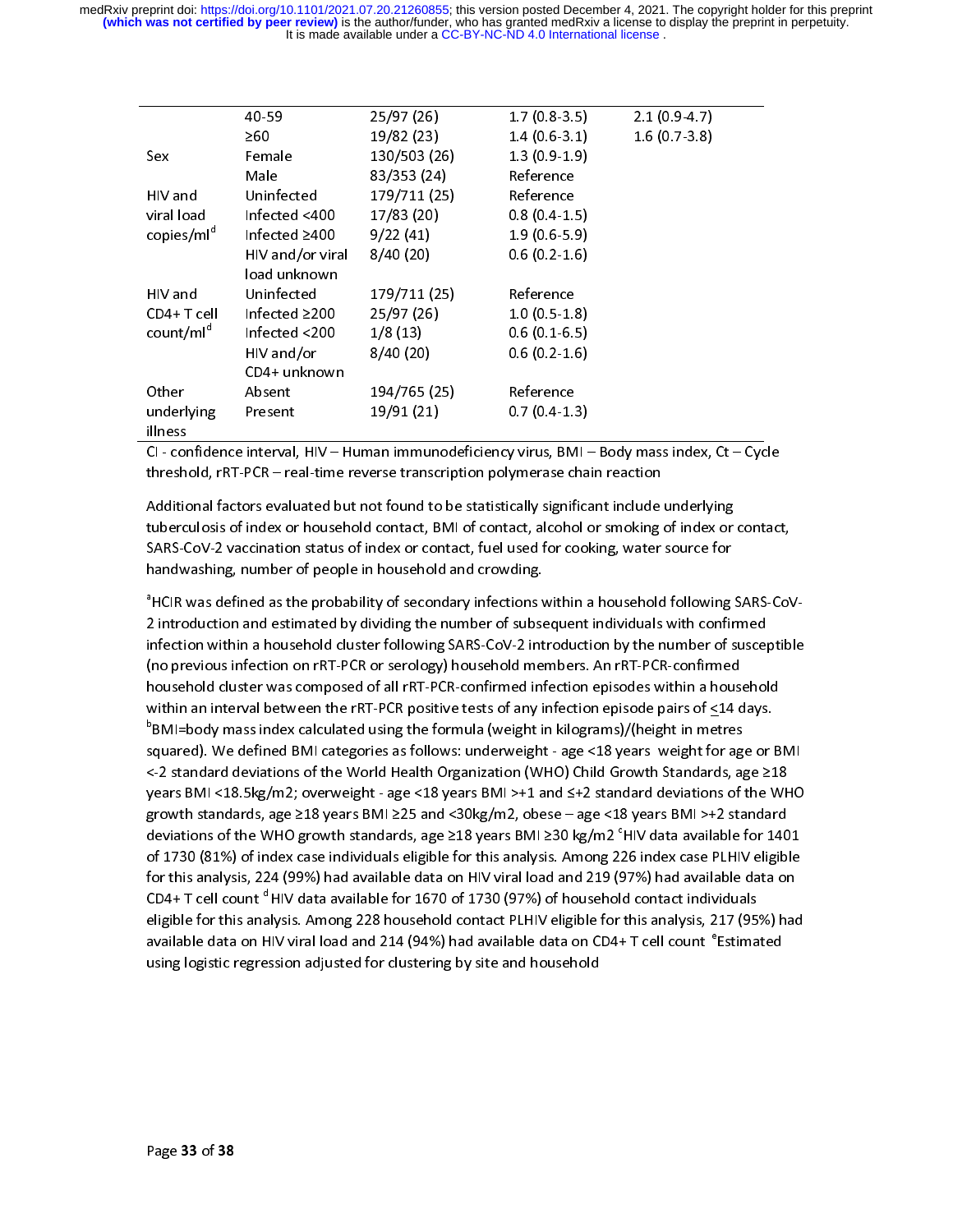Figure 1: Top panel: Percentage testing real-time reverse transcription polymerase chain reaction (rRT-PCR)-positive per study visit and cumulative percentage with evidence of infection (attack rate) on serology only and on rRT-PCR and serology combined, a rural site and an urban site, South Africa, 2020-2021. Middle panel: Results of serology and rRT-PCR of individuals enrolled in the PHIRST-C study, a rural site and an urban site, South Africa, 2020- 2021. Columns are individual follow up visits and rows are individual participants. Individuals within the same household are numbered consecutively (appear below one another). Follow up visits are coloured white if no sample was tested, light pink if the sample tested negative for SARS-CoV-2 and coloured red if the nasopharyngeal swab tested positive for SARS-CoV-2. Cells at the time of serology blood draws are coloured according to the results of serology as follows: light blue - serology negative, dark blue - serology positive. Bottom panel: Percent of rRT-PCR-positive samples typed as wild type (WT) or variant of concern (Alpha, Beta or Delta) by follow-up visit (10 visit moving average used for smoothing).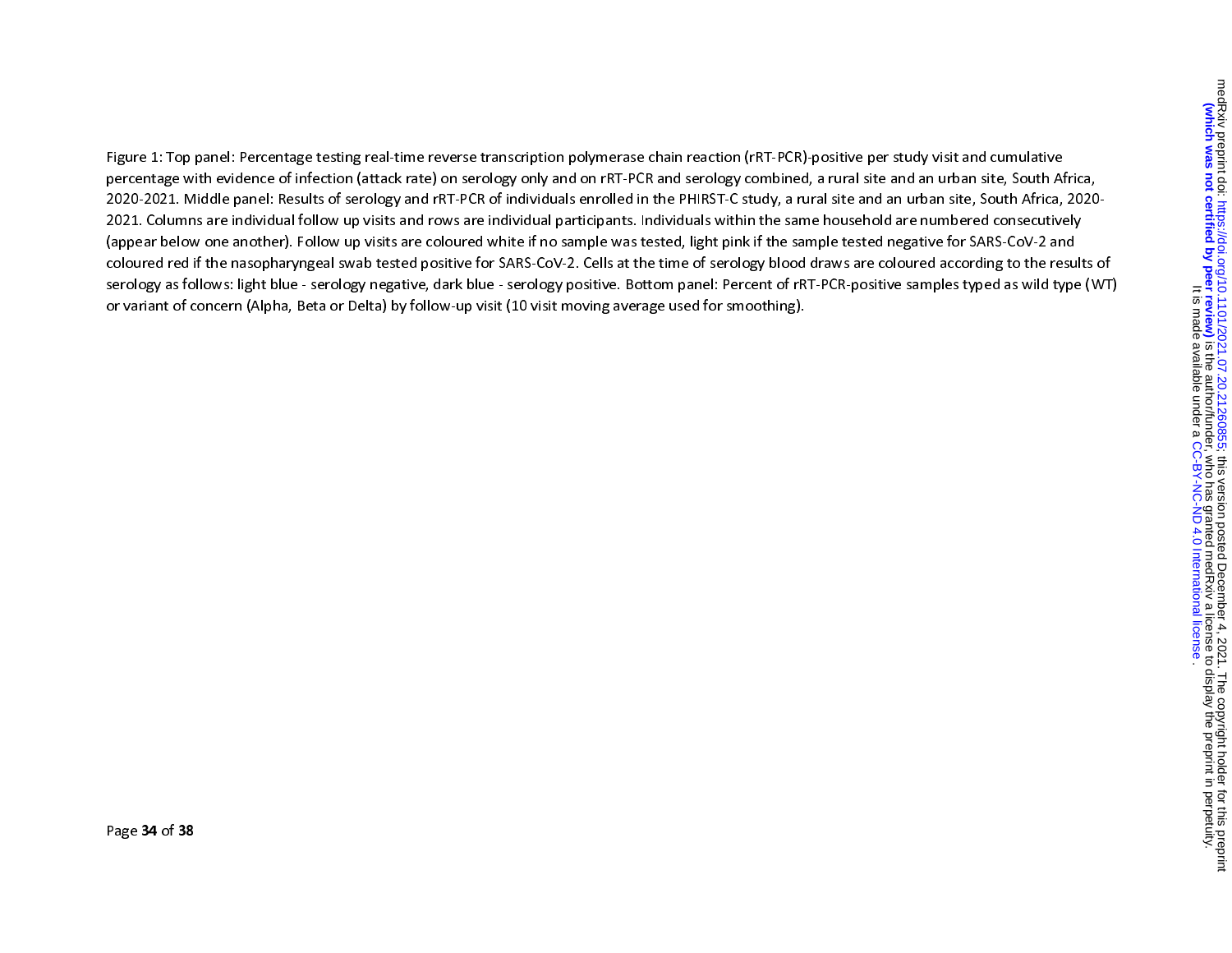

Page 35 of 38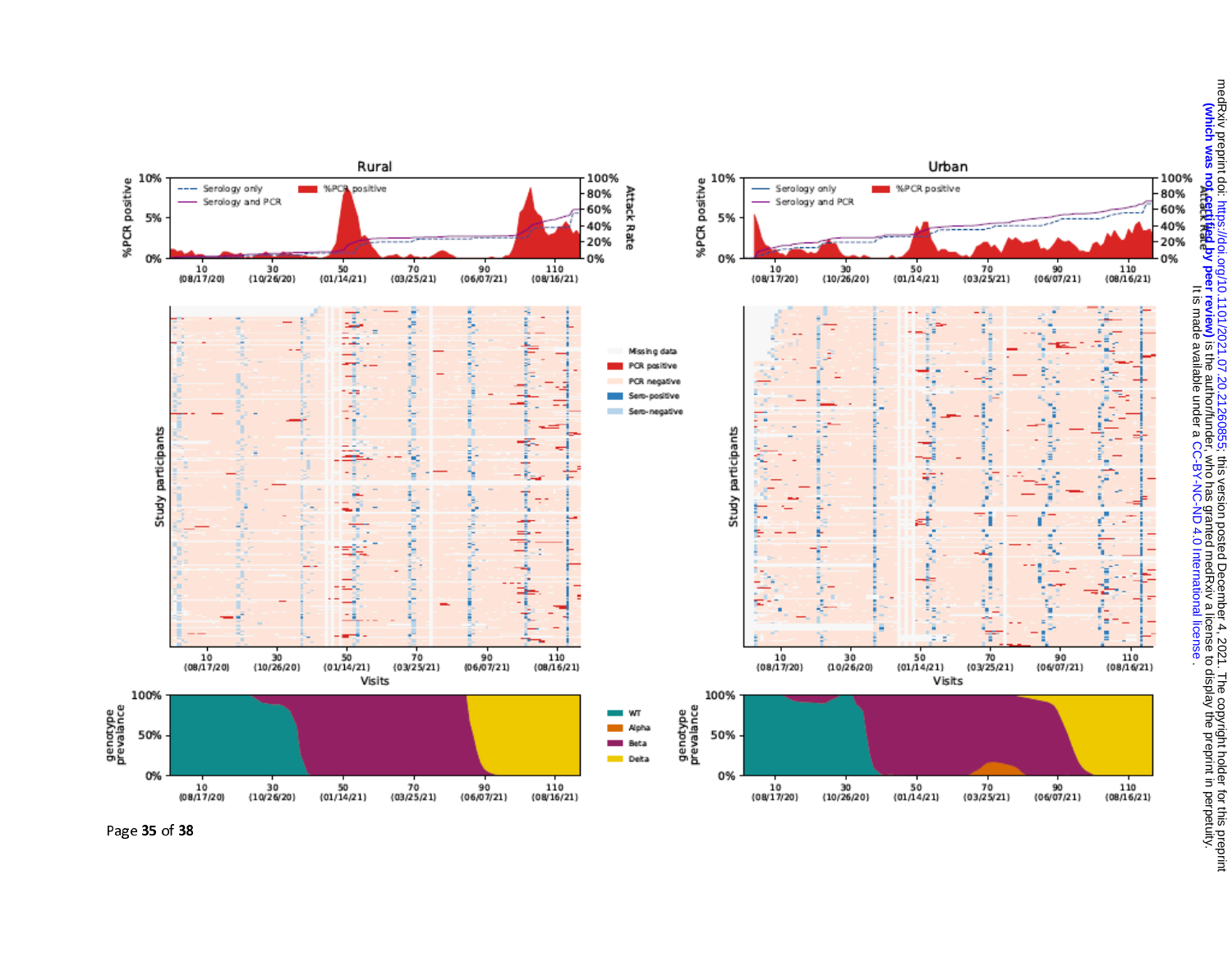Figure 2: Timing of results of serology and real-time reverse transcription polymerase chain reaction (rRT-PCR)-of 87 individuals with definite, probable or possible reinfections, a rural site and an urban site, South Africa, 2020-2021

Columns are individual follow up visits and rows are individual participants. Follow up visits are coloured white if no sample was tested, light pink if the sample tested negative for SARS-CoV-2. PCR-positive follow up visits are coloured different colours according to infecting variant. Infection episodes are outlined in corresponding colours. Within an episode some visits may test negative or be missed, these are coloured light pink or white. Cells at the time of serology blood draws are coloured according to the results of serology as follows: light blue serology negative, dark blue serology positive.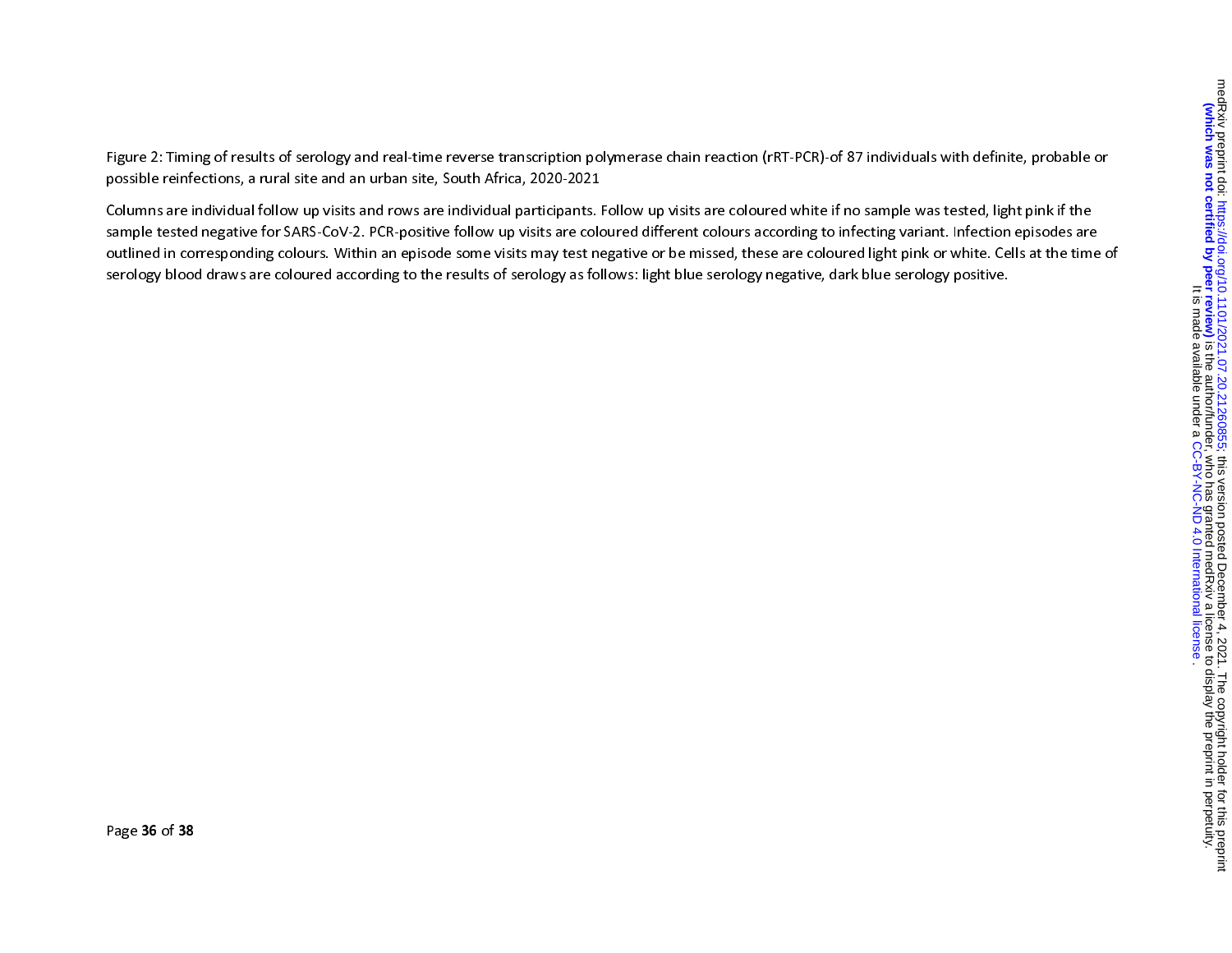



Missing data Seropositive Seronegative PCR negative Wild Type II Alpha Beta  $\Box$  Delta

Page 37 of 38